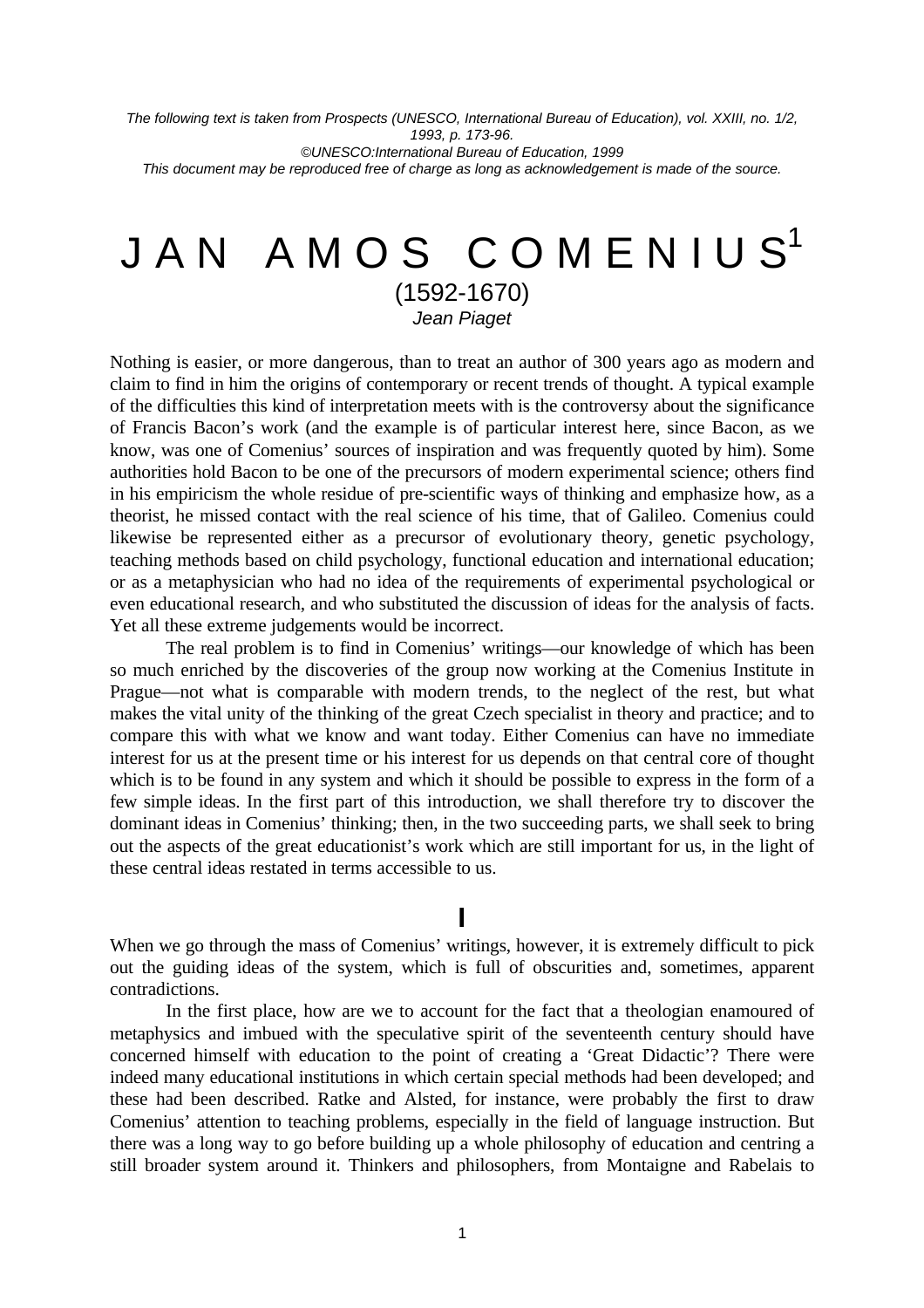Descartes and Leibniz, had likewise made profound remarks about education, but only as corollaries to their main ideas. Not only was Comenius the first to conceive a full-scale science of education but, let it be repeated, he made it the very core of a 'pansophy' which, in his thinking, was to constitute a general philosophic system. How can we explain so original and unusual a statement of problems, in the middle of the seventeenth century?

The spirit in which Comenius sought to write the unfinished work known as the 'General Consultation' was the best proof that the art of teaching was intended to be the core of 'pansophy' itself; it also, incidentally, accounts for the failure of the enterprise. Instead of building up in the abstract that total, indivisible body of knowledge, that universal science that was to be pansophy—the doctrine of the progressive achievement of the 'world of ideas' within the superimposed worlds whose parallel strata form the universe—Comenius was forced, because he was pursuing a didactic as well as a philosophical aim (and this, by the way, is the most interesting aspect of the work), to make simplifications and assimilations which finally proved too much for him. He wished to construct his own system, but he also cherished the ambition of providing a kind of introduction to philosophy for all. Such an undertaking was unique in the seventeenth century. Hence the same problem: how are we to explain this merging of the need for a systematic basis for education with general philosophical speculation?

There is another difficulty. The foreword to *The Great Didactic* contrasts, with calm daring, the a priori method the author intends to follow with the empirical or a posteriori teaching experiments characteristic of the educational work of his predecessors.

We venture to promise a *Great Didactic* ... the whole art of teaching all things to all men, and indeed of teaching them with certainty, so that the result cannot fail to follow… Lastly, we wish to prove all this a priori, that is to say, from the unalterable nature of the matter itself … that we may lay the foundations of the universal art of founding universal schools.<sup>2</sup>

But this promise of an a priori science of education, an 'enormous' undertaking, as Comenius himself admits, seems to come to nothing when we seek the basis for this science teaching, for example, and find that Comenius is content with the theory of sensation: 'the truth and certainty of science depend more on the witness of the senses than on anything else', or 'Science, then, increases in certainty in proportion as it depends on sensuous perception.<sup>3</sup> There often seems to be some contradiction between the general principles the author proclaims and the quasi-sensualistic empiricism of so many of his formulae. Here again, it must therefore be assumed that there is an original connection between these somewhat irreconcilable statements, and that there is a synthesis linking man with nature so as to show why the educative process is the keystone of this philosophy.

But there is still more to the problem. Education, according to Comenius, is not merely the training of the child at school or in the home; it is a process affecting man's whole life and the countless social adjustments he must make. Society as a whole is considered by Comenius *sub specie educationis*. The great principles of peace and the international organization of education that make him a forerunner of so many modern institutions and trends of thought likewise stem, in his work, from this unique synthesis between nature and man, which we have just suggested as the central element of his speculation and as the explanation of the mystery of an educationist's philosophy in an age when education was a matter either of techniques unsupported by theory or of general observations without any attempt to constitute a science of teaching or education.

The key of these difficulties can be discovered only if we can find more complex basic concepts in Comenius' philosophy than those which are ordinarily taken as sufficient—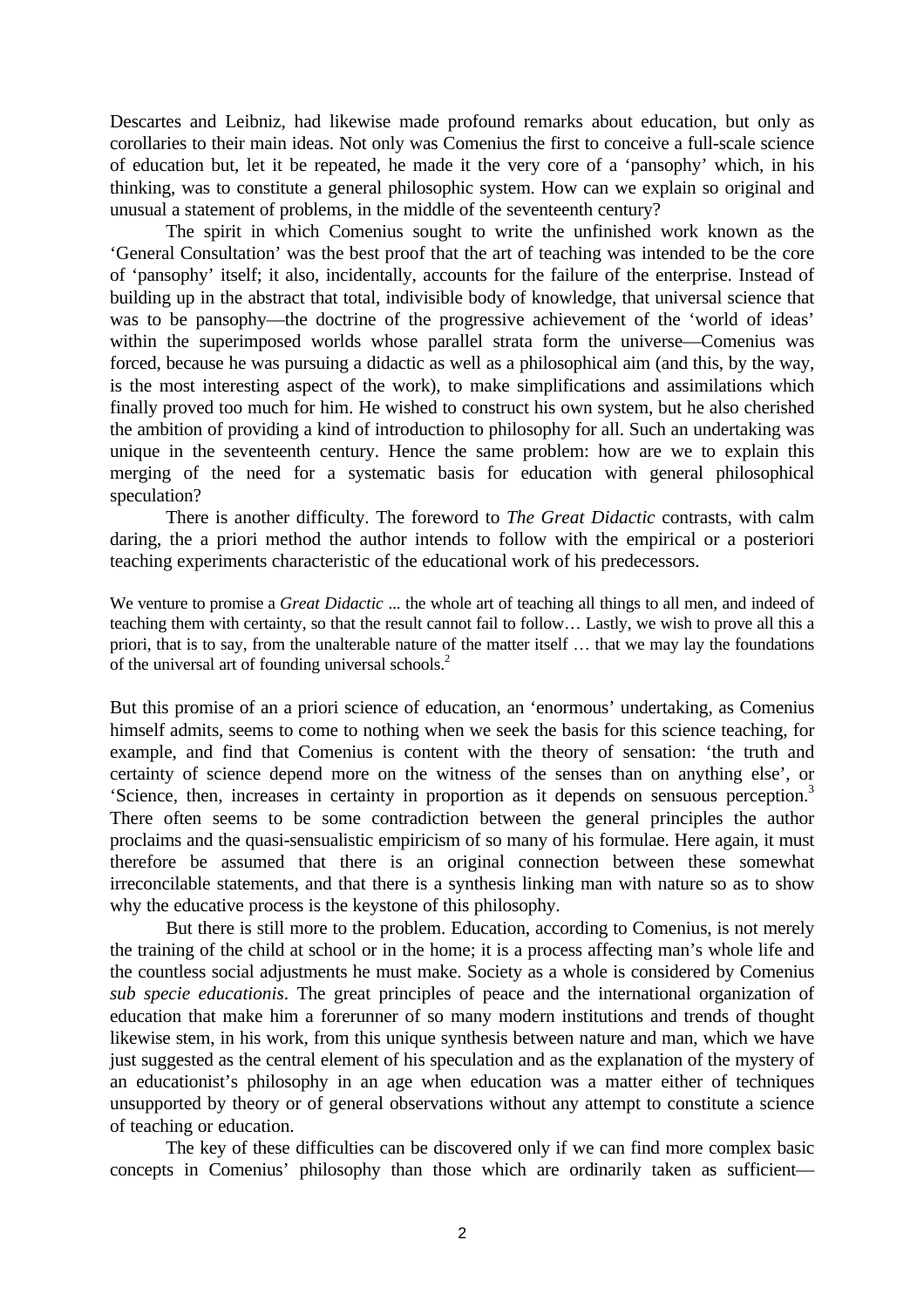concepts whose very pattern is such as to make it possible to restate the central ideas of the system in modern terms. This explains the twofold impression of outmoded form and up-todate substance which one continually receives when reading the great educationist's works.

In this respect, Comenius' metaphysics lies between scholasticism as inspired by Aristotle and the mechanicalism of the seventeenth century. Everyone can see the kinship between his philosophy and Bacons but, in respect of empiricism, this direct connection should not be overstressed; the main points to be kept in mind are the return to nature and the *instauratio magna*. The Aristotelian language used by Comenius is evident enough; but he constantly tends to replace the immobile hierarchy of forms by the concepts of advance and emergence, and by the idea of parallelism or harmony among the various kingdoms. In other words, he often sounds a neo-Platonic note, and Jan Patocka has quite rightly laid stress on this influence, and on that of Campanella.<sup>4</sup>

This approach to the question does away with some of the difficulties and sheds an unexpected light on the main outlines of the work. The central idea is probably that of nature as a creator of forms, which, being reflected in the human mind, thanks to the parallelism between man and nature, makes the ordering of the educational process automatic. The natural order is the true principle of teaching, but the sequence is dynamic, and the educator can carry out his task only if he remains a tool in nature's hands. Education is thus an integral part of the formative process to which all beings are subject and is only one aspect of that vast development. The descent or 'procession', in which the multiplication of beings consists, is matched by the upward motion at the level of human activity; and this upward motion, which will lead us to the Millennium, merges into one spontaneous development of nature and the educative process. Education is therefore not limited to the action of school and family but is part and parcel of general social life. Human society is an educational society: although this idea was not explicitly stated until the nineteenth century, Comenius' philosophy gave him a glimpse of it. Hence the disconcerting ambition of the 'pansophic' conception—'to teach all things to all men and from all points of view'—and the fundamental union between the educational ideal and the ideal of international organization.

We can thus gain an idea of how Comenius as a metaphysician, and Comenius at grips with the countless practical problems he encountered as a language teacher and organizer of schools, managed to achieve an inner unity, finding it in the elaboration of a philosophy based on education. Comenius' genius lay in grasping the fact that education is one aspect of nature's formative machinery and so integrating the educative process into a system in which this process is indeed the essential axis.

We can see at the same time how the proclamation, at the beginning of *The Great Didactic*, of an a priori science of education can be reconciled with the apparent sensualism of so many passages in that work. Comenius was not a sensualist, though, as we shall see, he possibly failed to make sufficient use of the parallelism between the *ratio* and the *operatio*<sup>5</sup> to emphasize the active character of cognition. In his view, however, sensation creates knowledge in that it provides signals, as it were, that set off the spontaneous activity of the mind and link it up with the spontaneous activity that creates material things. Just as art imitates nature, according to the Aristotelian formula, so sensation (and this is a departure from the views of the peripatetics) makes it possible to re-establish the harmony between the active order of things, which teaches, and the spontaneity of the perceiving subject.

Finally, we can understand why Comenius became the apostle of international collaboration in education itself. No doubt the fratricidal struggles that constantly forced him into tragic exile and ruined his career both as theologian and as educator gave him reasons for his internationalist convictions, just as his experimental work as a teacher provided the starting-point for his thinking on education. But just as his thinking on that subject was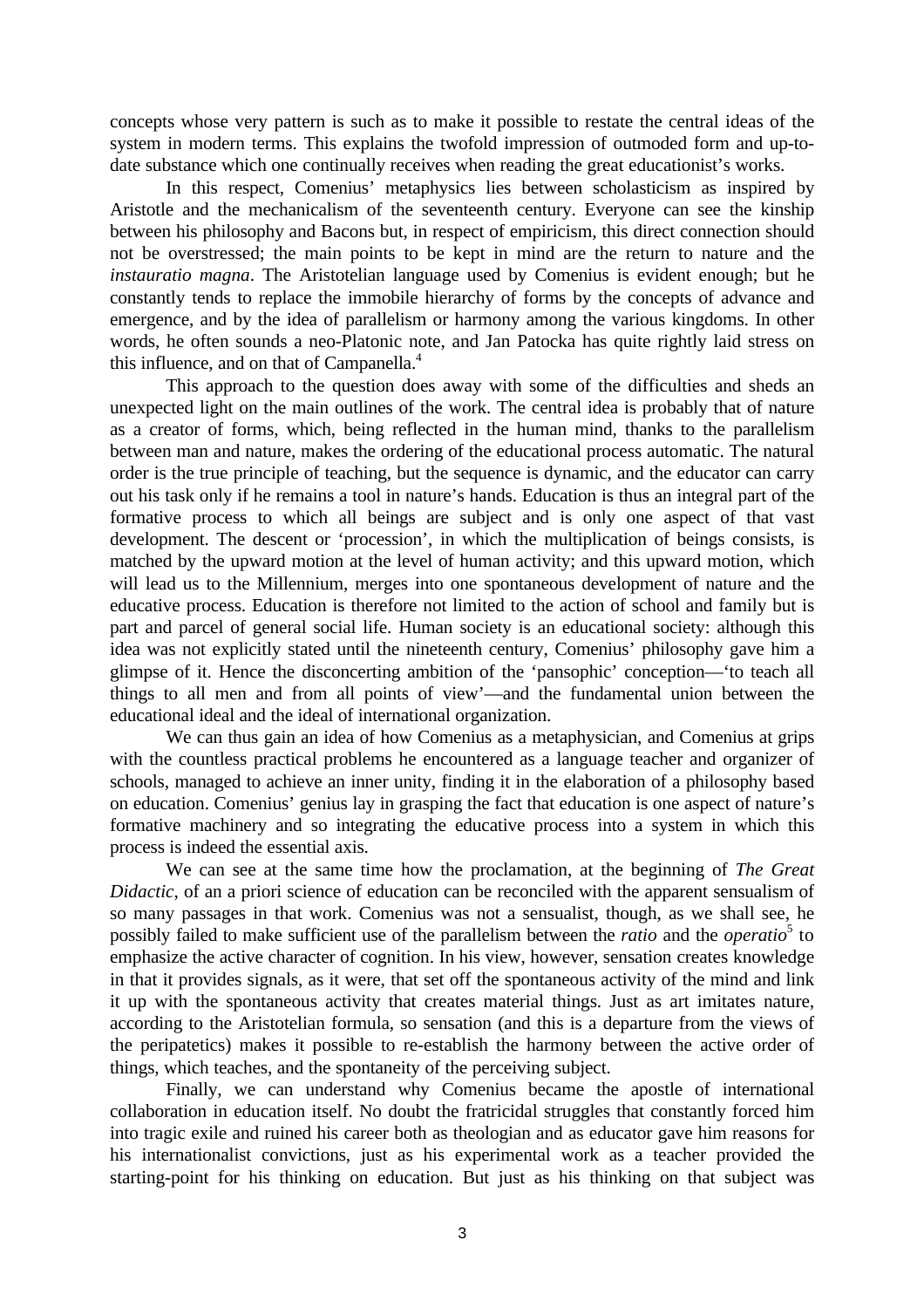integrated into a conception of the world where education proceeds from the formative action of nature, so his social and international ideas eventually became an integral part of his general doctrine of harmony and advance.

In short, Comenius' system is internally consistent; and the main constituent links of that coherence, though not immediately apparent, account for the major educational principles, applying to social and international as well as to scholastic affairs, which the master continually expounded. Comenius' significance for our time must therefore be sought by reference to the axes of his system; or, in other words, we must try to bring a modern point of view to bear upon the system as such, rather than upon mere individual aspects of it which, if isolated from their context, would give rise to arbitrary interpretations. Despite appearances, Comenius is really closer to us in his conception of man's development as part and parcel of that of nature than in most of the special theses he defends in his *Great Didactic*.

## **II**

Except in a few cases, the real difference between Comenius and us is the difference that lies between seventeenth- and twentieth-century ways of thinking. We no longer believe that metaphysics will enable us to understand the development of the child or of man in society, or the interaction between man and nature, to say nothing of the laws of nature. We have put a series of separate sciences in the place of simple speculation, and Comenius' central ideas must be transposed into the context of the present day with due regard to this fundamental change in method. Such a transposition is quite legitimate; in the history of the sciences, ideas have often been presented philosophically before being built up scientifically into a more elaborate structure or subjected to systematic scientific checking. Atomistic concepts, those of conservation, etc., may be cited among countless possible examples.

Notwithstanding this difference in method, Comenius may undoubtedly be considered as one of the precursors of the genetic idea in developmental psychology, and as the founder of a system of progressive instruction adjusted to the stage of development the pupil has reached.

With regard to the first of these two points, Comenius has been interpreted either as a proponent of the theory of innate faculties—mental development being attributed to a mere maturation of preformed structures—or as an empiricist who considers the mind as a receptacle gradually filled by knowledge derived from sensation. This dual interpretation is, in itself, indicative of the author's real position. Like all partisans of spontaneity and activity in the subject, he is accused sometimes of leaning towards preformisin and sometimes of exaggerating the part played by experience. Comenius' concept of the parallelism of man and nature should be closely scrutinized in connection with this particular point. Such parallelism is open to the two objections mentioned above if it is conceived as static, but it is a doctrine of dynamism to the extent that it links together the formative order of the material world and that formative order, inherent in the subject's actions, which, according to Comenius, represents both the law of development and the educative process itself.

With regard to the second point—application to teaching—Comenius works out all the implications of his belief in development. He distinguishes four types of schools for what we should now call the four major periods or stages in education: infancy, childhood, adolescence and youth. And, with really remarkable intuition, he grasps the fact that the same forms of knowledge are necessary at each of the different levels, because they correspond to permanent needs; and that the difference between these levels lies mainly in the way in which the forms of knowledge are re-outlined or restated. In a passage of *The Great Didactic* to which J. Piobetta rightly calls attention in the introduction to his French translation, Comenius presents the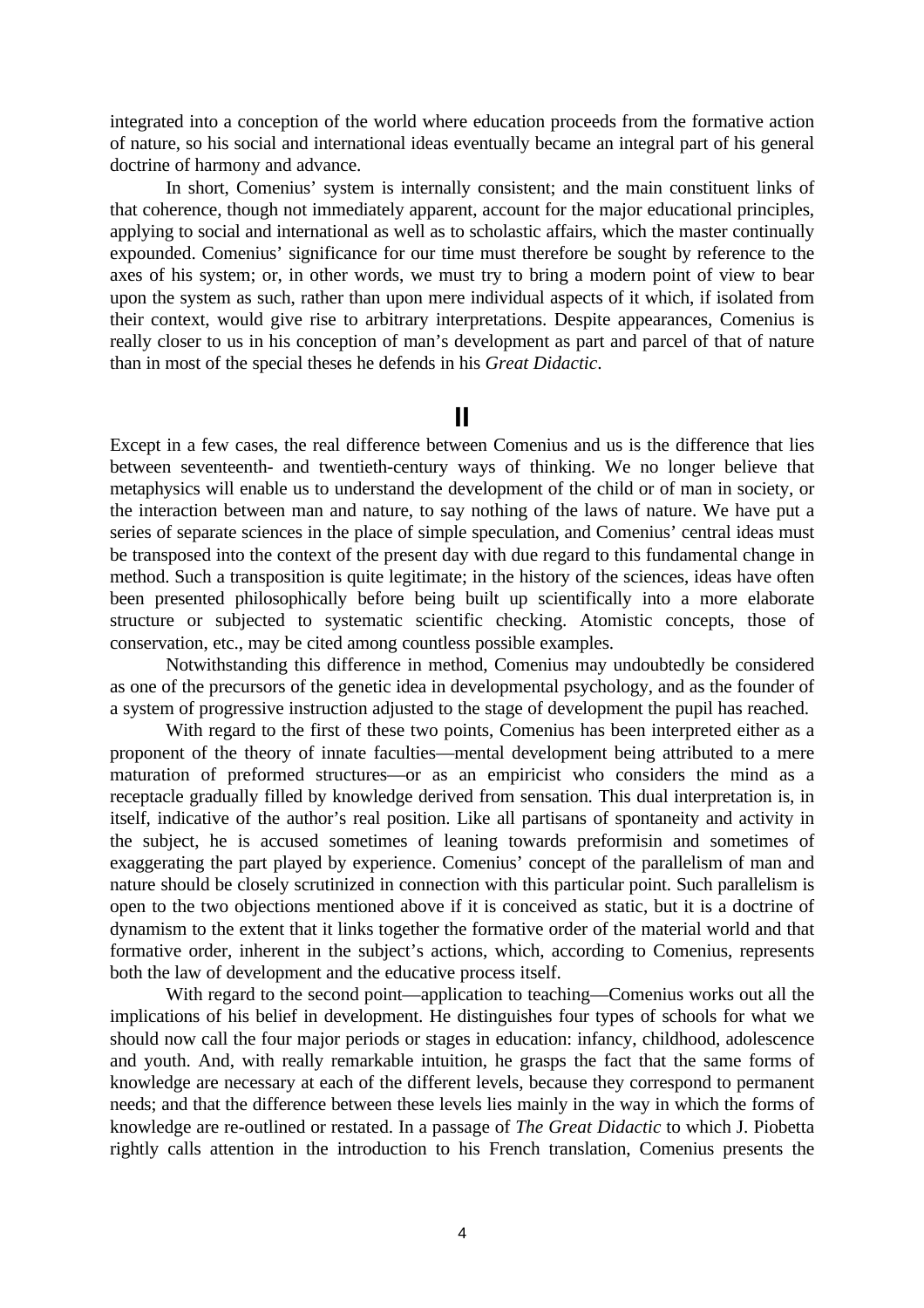following proposition regarding these successive types of schools, which shows deep psychological understanding:

Though these schools be different, we do not wish them to teach different things, but rather the same things in a different manner. I mean, all things which can make men truly men, and the learned truly learned; they should be taught in consideration of the pupil's age and the standard of his prior preparation, which should always tend gradually upward.

This is a very accurate anticipation of the successive reconstructions of the same kind of knowledge from stage to stage (e.g. from action to simple representation and thence to reflection), according to the system of consecutive development which modern genetic psychology bas enabled us to analyse.

More generally, in the sixth of the 'Principles for Facilitating Teaching and Study', Comenius derives from the idea of spontaneous development the following three rules, which might be written in letters of gold on the door of every modern school—so applicable are they still, and unfortunately so seldom applied:

- 1. If the class instruction be curtailed as much as possible, namely to four hours, and if the same length of time be left for private study.
- 2. If the pupil be forced to memorize as little as possible, that is to say, only the most important things; of the rest they need only grasp the general meaning.
- 3. If everything be arranged to suit the capacity of the pupil, which increases naturally with study and age.<sup>6</sup>

In other words, if the child is really a being in process of spontaneous development, then individual study, independent exercises, and the transformation of capacities with age are possible; the school should therefore take advantage of such possibilities instead of ignoring them on the assumption that ail education can be reduced to external, verbal and mnemonic transmission of adult knowledge through the teacher's words to the pupil's mind. True, in many other passages, Comenius seems to lay stress on receptivity. The role of images and sense data, the metaphor of the funnel into which knowledge is poured, and many other similar texts, appear to contradict these other statements. But if we bear in mind the idea of the parallel between formative nature and the training of man, it is impossible not to regard the above three rules as indicative of a recognition of the role of active development.

If we now go into the details of this theory of education based on spontaneous development, we are struck by the modern sound of a whole series of statements, despite the absence of a clear-cut theory of the relationship between action and thought.

To take this last point first, Comenius' general theory involves a concept of parallelism or corresponding harmony rather than dependence between the cognitive functions or organs (*mens, cerebrum, ratio*) and activities themselves (*manus, operatio, artes*). But as soon as he comes to deal with teaching, he corrects his approach and steadily affirms the primacy of action:

Craftsmen do not hold their apprentices down to theories; they put them, to work without delay so that they may learn to forge metal by forging, to carve by carving, to paint by painting, to leap by leaping. Therefore in schools let the pupils learn to write by writing, to speak by speaking, to sing by singing, to reason by reasoning, etc., so that schools may simply be workshops in which work is done eagerly. Thus, by good practice, all will feel at last the truth of the proverb: *Fabricando fabricamur*. 7

Comenius goes as far as to defend this principle even in language teaching, stressing particularly that examples must precede rules: as the natural course of development consists in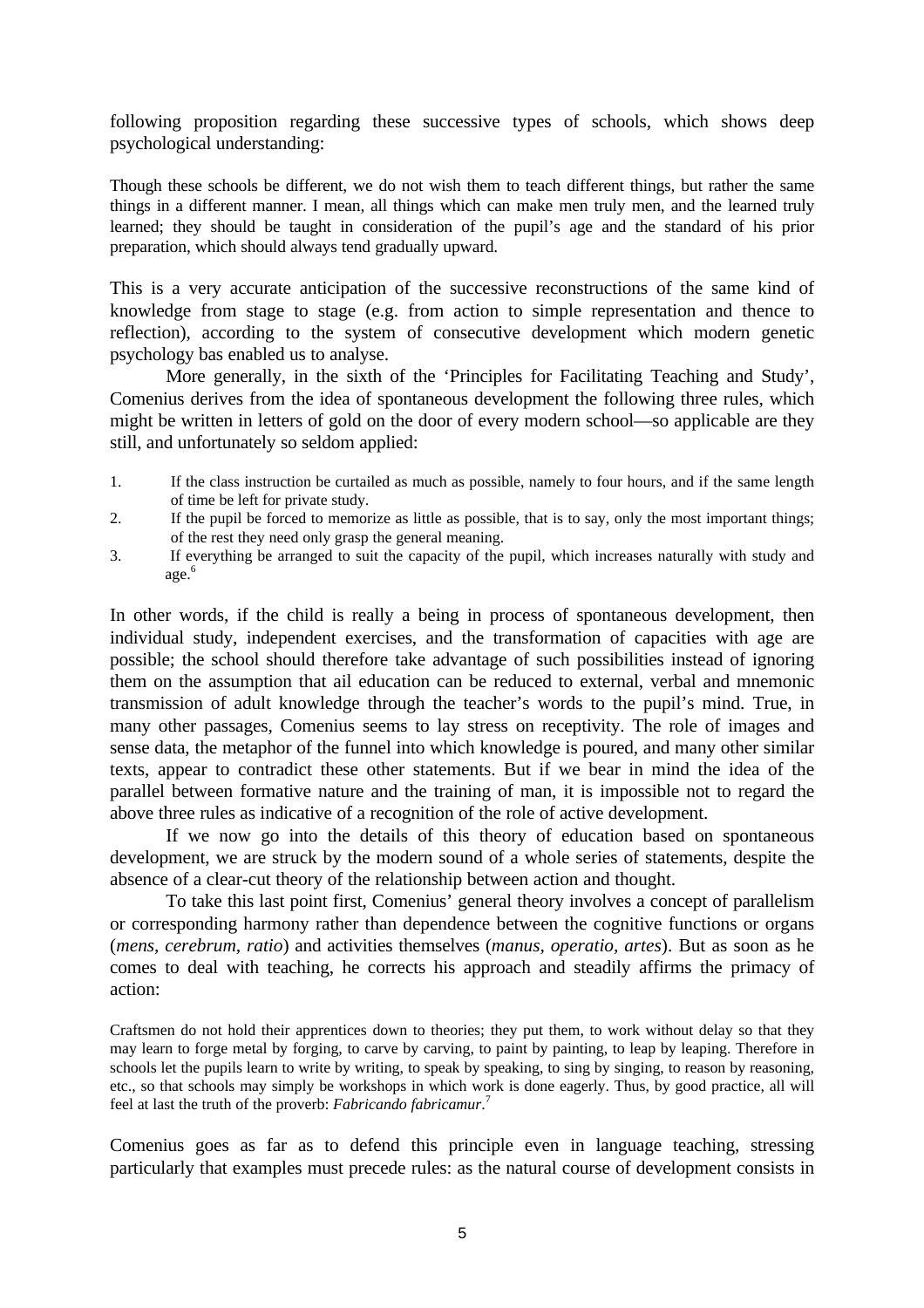acting first and only afterwards reflecting on the circumstances of the action, examples cannot be deduced from a rule unless the rule is understood, but understanding of the rule derives from the retroactive organization of examples already utilized in spontaneous practice. $8$ 

This principle of prior activity is interpreted by Comenius in the broadest sense, in accordance with his doctrine of spontaneity, as calling into play simultaneously needs and interests, or affective motivation, and functional practice as a source of knowledge. In other words, Comenius does not want exercises in a vacuum or mere breaking-in through action, but activity based on interest. P. Bovet, in this connection, quotes several remarkable passages. The first ones among them are interesting for their broad scope: 'Do not undertake any teaching without first arousing the interest of the pupil'. And again: 'Always offer something which will be both agreeable and useful; the pupils' minds will thus be primed and they will come forward eagerly, with ever-ready attention." A third passage is interesting from the point of view of psychology. When a subject of teaching does not meet any clearly determined need, Comenius suggests recourse to the procedure of beginning something and then breaking off in order to create a gap—to start telling a tale or a little story, for instance, and break it off in the middle. What Comenius is using here is not exactly a need, but what the psychologist K. Lewin, who has studied the effect of such interrupted action, has called 'quasi-needs'.

This functional character of the activity or spontaneity in which Comenius believes naturally leads him to take a clear stand with regard to the relationship between practical and formal methods. The question is discussed in an interesting way in connection with the second principle of the 'Necessary Conditions for Teaching and Learning', which is expressed as follows: 'Nature prepares matter before giving it a form.' After a few reflections upon the need for school equipment (books, pictures, specimens, models, etc.) before lessons begin, Comenius takes up the central question of the relations between speech and the knowledge of things. As a former teacher of Latin and other languages he pronounces this decisive verdict:

Languages are learned in schools before the sciences, since the intellect is detained for some years over the study of languages, and only then allowed to proceed to sciences, mathematics, physics, etc. And yet things are essential, words only accidental; things are the body, words but the garment; things are the kernel, words the shells and husk. Both should be prevented to the intellect at the same time, *but* [and the stress is mine] *particularly the things*, since they are as much objects of understanding as are languages.<sup>10</sup>

In other words, behind the Aristotelian language of matter and form, or substance and accident, Comenius reverts to the progressive sequence of structure building; and, as a teacher, he is fully aware of the harm done by that enduring curse of education—verbalism or pseudoknowledge (*flatus vocis*) associated with mere words, as distinct from the real knowledge created by the action of the pupil upon the objects of his study. Generally speaking, the terms of the second of the 'Principles for Facilitating Teaching and Study' are still more eloquent than those of the other second principle just mentioned: 'Nature', says Comenius, 'prepares the material, before she begins to give it form.<sup>11</sup> From the educational point of view, this amounts to saying that functionally acquired knowledge ('in any event, young pupils must be imbued with the ardent desire to know and learn') tends spontaneously to become organized; it can therefore be co-ordinated with logical and verbal structures wherever such co-ordination is based upon a sound, 'form-desiring' initial content. Formal instruction that precedes understanding of the content, on the other hand, leads us back to verbalism.

Two of these 'Principles for Facilitating Teaching and Study' deserve special mention because they emphasize what we should now call the genetic aspect, and the functional aspect, of Comenius' ideas on educational psychology. Principle VII is stated as follows: 'Nature imparts stimulus only to fully developed beings who wish to break out of their shell.' Principle VIII: 'Nature helps itself in every possible way.' Comenius draws from these statements the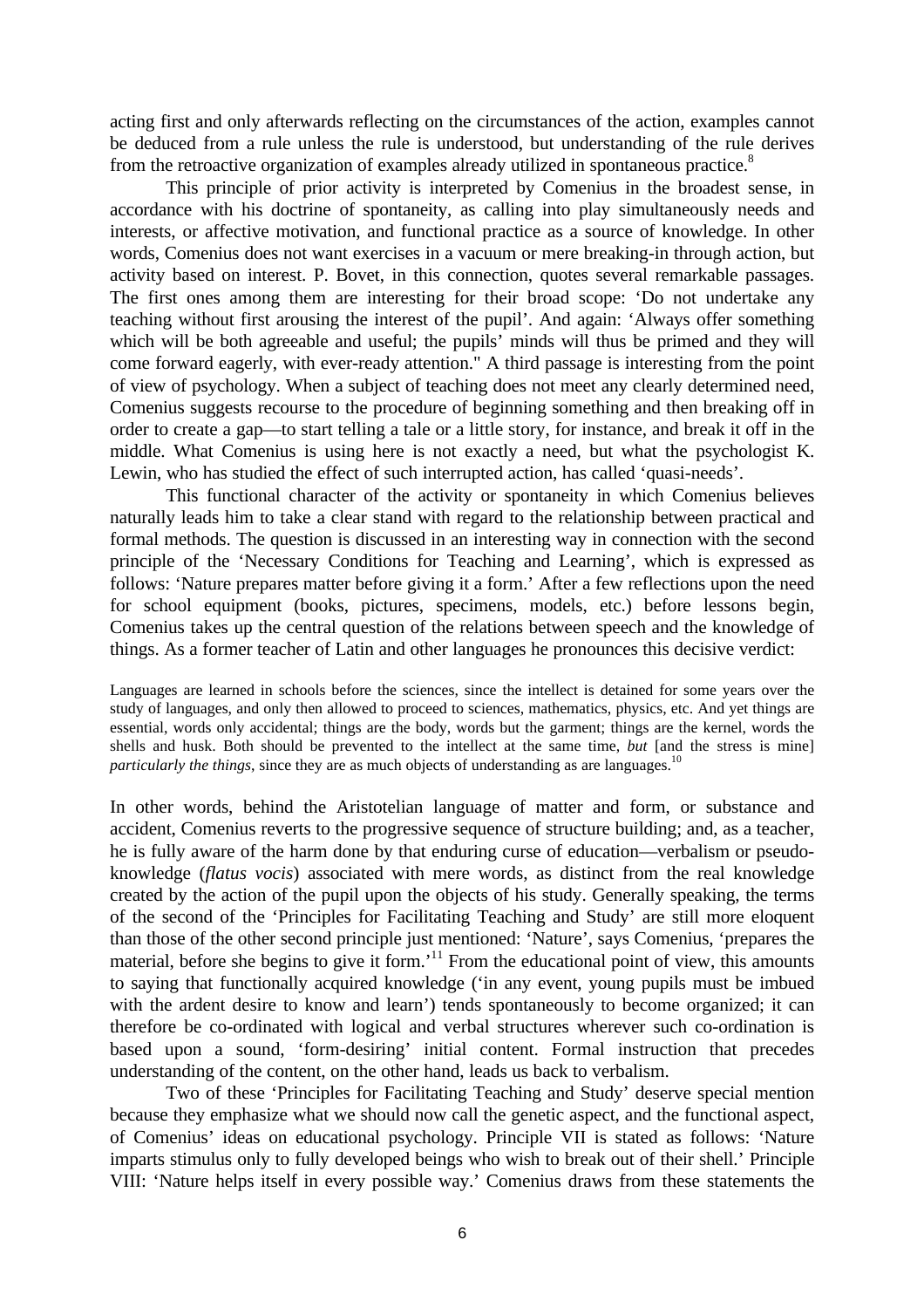following two corollaries which once again clearly assert the twofold need for education by degrees in accordance with the different stages of mental development and for a system of teaching that does not reverse the natural sequence of matter and form: 'Now the faculties of the young are forced: (i) if boys are compelled to learn things for which their age and capacity are not yet suited; (ii) if they are made to learn by heart or do things that have not first been thoroughly explained and demonstrated to them.<sup> $12$ </sup>

But the statement which probably gives the clearest indication of the genetic trend in Comenius' ideas on education is Principle I itself: 'Nature awaits the favourable moment.' After recalling that animals reproduce and plants grow according to the seasons, Comenius urges that the favourable moment for exercising the intelligence be seized upon, and that exercises 'all be performed gradually following a fixed rule'. This is again tantamount to stressing what, in modern parlance, would be called the sequence of stages of development.

We all know, however, how misleading such principles may be with regard to the actual practice of teaching. How many schools invoke the ideas of development, interest, spontaneous activity, etc., though, in real fact, the only development is that laid down in the curriculum, the only interests are imposed, and the only activities suggested by adult authority! The true measure of active teaching (a form of education that is perhaps almost as rare today as in the seventeenth century) appears to, be the way in which truth is established. There is no authentic activity so long as the pupil accepts the truth of an assertion merely because it is conveyed from an adult to a child, with all the aura of explicit or implicit authority attached to the teachers words or those of the textbooks; but there is activity when the pupil rediscovers or reconstructs truth by means of external, or internal mental, action consisting in experiment or independent reasoning. This all-important fact appears to me to have been clearly grasped by Comenius. At the last school of which he was head, at Saros Patak in 1650, he was led to reduce his fundamental principles of teaching to three:

- 1 . Proceed by stages (*Omnia gradatim*).
- 2. Examine everything oneself, without submitting to authority [what Comenius called,

in the etymological sense of the word, 'autopsy'].

3. Act on one's own impulsion: 'autopraxy'. This requires, with reference to all that is presented to the intellect, the memory, the tongue and the hand, that the pupils shall themselves seek, discover, discuss, do and repeat, without slacking, by their own efforts - the teachers being left merely with the task of seeing whether what is to be done is done, and done as it should be.<sup>13</sup>

Such an ideal of intellectual education is bound to go hand in hand with ideas on moral education, and these will serve as a kind of cross-check to verify to what extent Comenius has value for us today. In an age when the cane was a teaching instrument (it was still recommended by Locke!) and the only school morality was that of obedience, could Comenius, as we do today, extract from the concepts of development and spontaneous activity a form of moral education that would also be an extension of those formative tendencies of nature to which the great educationist constantly refers in the parallel he draws between nature and man?

The touchstone in such a matter will be the question of retributive justice or punishment. And Comenius is radically opposed to corporal punishment:

Indeed, by any application of force we are far more likely to produce a distaste for letters than love for them. Whenever, therefore, we see that a mind is diseased and dislikes study, we should try to remove its indisposition by gentle remedies, but should on no account employ violent ones. The very sun in the heavens gives us a lesson on this point. In early spring, when plants are young and tender, he does not scorch them, but warms and invigorates them by slow degrees.... The gardener proceeds on the same principle, and does not apply the pruning-knife to plants that are immature. In the same way a musician does not strike his lyre a blow with his fist or with a stick, nor does he throw it against the wall, because it produces a discordant sound; but, setting to work on scientific principles, he tunes it and gets it into order. Just such a skilful and sympathetic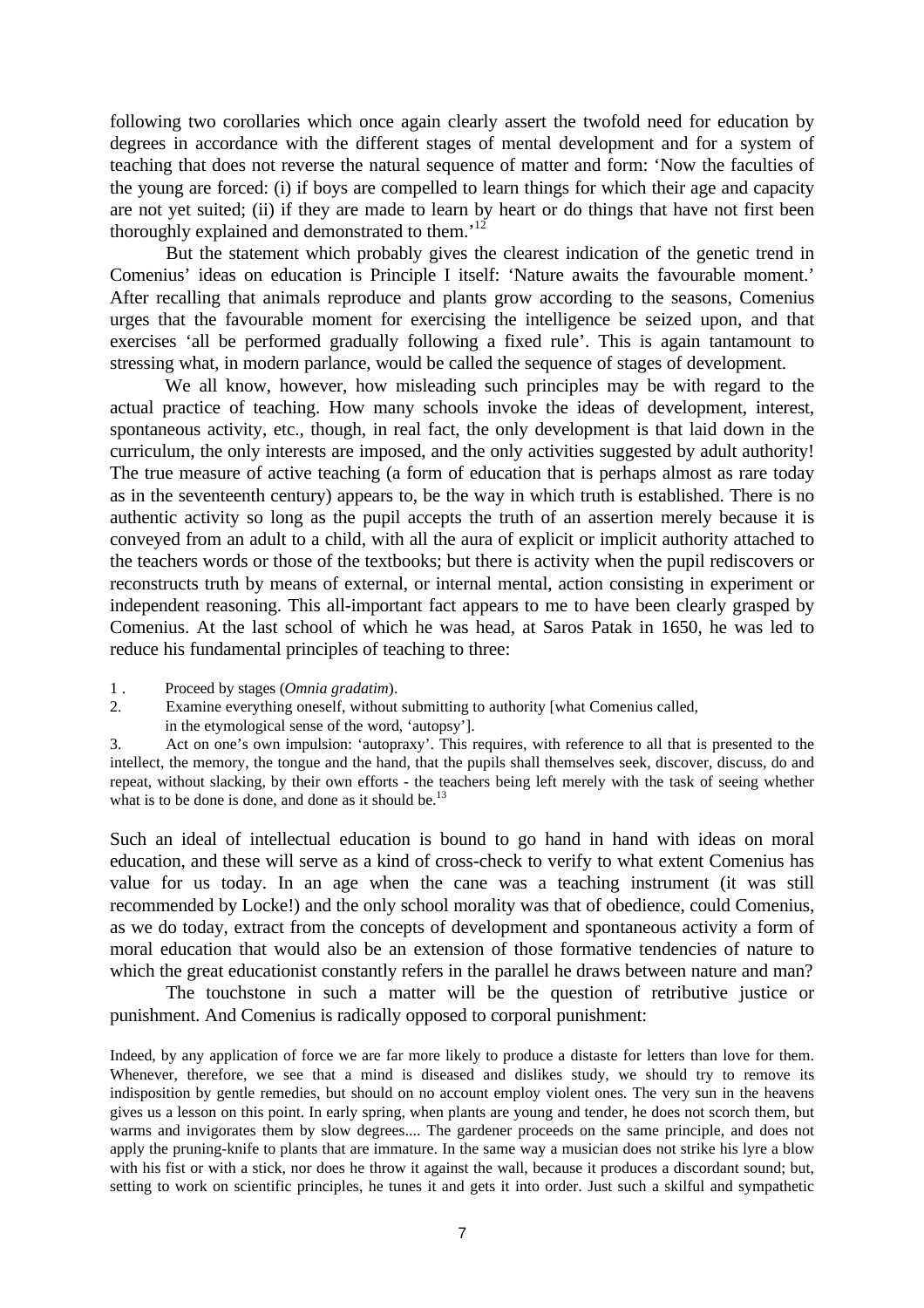treatment is necessary to instil a love of learning into the minds of our pupils, and any other procedure will only convert their idleness into antipathy and their lack of interest into downright stupidity.<sup>14</sup>

But these decisive arguments against corporal punishment are not the only ones put forward by Comenius. His whole chapter on school discipline shows his effort to use positive sanctions (encouragement, emulation, etc.) rather than negative ones. In short, his disciplinary pedagogy shows the same spirit as his philosophy, where the theologian really gives little emphasis to original sin but speaks in constant praise of nature 'in perpetual progress' (cf. the title of Principle VII concerning the soundness of education and the school).

Besides these ideas on sanctions, Comenius' central concept of moral education is again a functional one, illustrating his preference for practice by experience as against compulsion or verbal instruction:

The virtues are learned by constantly doing what is right.... it is by learning that we find out what we ought to learn, and by acting that we learn to act as we should. So then, as boys easily learn to walk by walking, to talk by talking, and to write by writing, in the same way we will learn obedience by obeying, abstinence by abstaining, truth by speaking the truth, and constancy by being constant. But it is necessary that the child be helped by advice and example at the same time.<sup>15</sup>

But he who shows the way is not necessarily an adult. In a curious passage of *the Methodus linguarum novissima*, quoted by P. Bovet, Comenius lays stress on imitation and group games, bringing his systematic mind to outlining the seven characteristic factors of such games. He appears, in this connection, to, have recognized the role of the social relationship set up among players of games, as well as the role of competition and the rules imposed upon players by the game.

After having emphasized that these main concepts of Comenius' theory of education are still very valid today, we must say a few words about his ideas on school organization. This topic will lead us, in the last part of out Introduction, to the social and international aspects of his doctrine.

At a time when education had neither stable institutions nor general programmes of study, Comenius endeavoured both to build up a rational administrative structure and to develop graduated, coherent programmes. All this elaborately detailed planning was dominated by a twofold requirement of unity: horizontal unity in respect of curricula at a given level and vertical unity in the hierarchy of the stages of education.

In the first of these two respects, it is striking that Comenius, in the sphere of science teaching (which does not appear to have been his favourite subject), has a very lively, very modern feeling of the interdependence of the sciences, necessitating co-ordination of the syllabuses:

From this [thoughts on the interaction of the parts of a system] it follows that it is a mistake to teach the several branches of science in detail before a general outline of the whole realm of knowledge has been placed before the student, and that no one should be instructed in such a way as to become proficient in any one branch of knowledge without thoroughly understanding its relation to the rest.<sup>16</sup>

It is also interesting to see the importance Comenius attributes to the principle of the integration of previously acquired knowledge with that acquired later, following a pattern which is now matched even in our concepts of development.

As regards school organization, mention has already been made of the principle of subdivision into different levels corresponding to the various stages in mental development: the nursery school (or 'mother's knee') for infants; the public or national school for children; the grammar school or secondary school for older children; and academies for students. But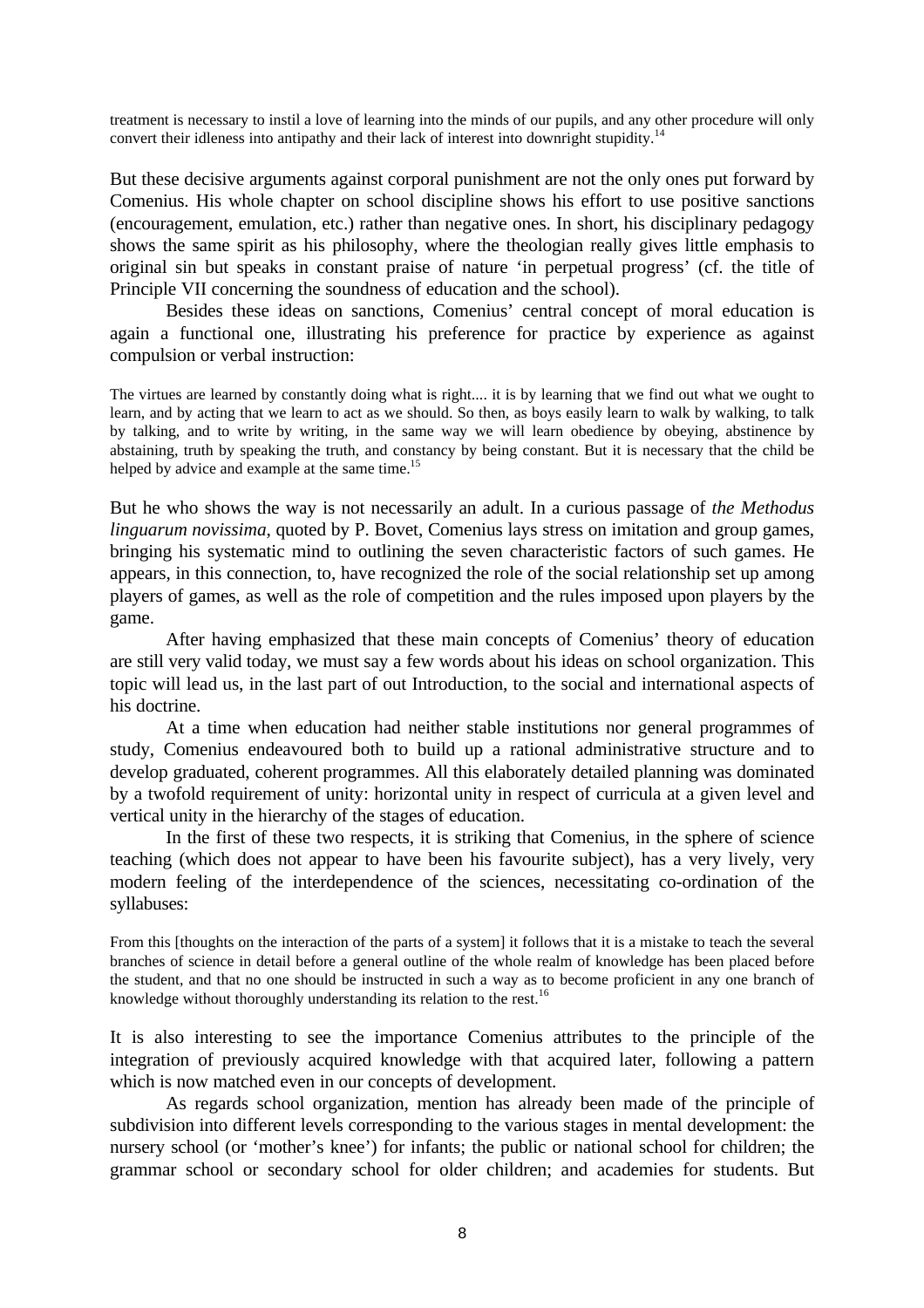another very interesting point about this organization is that Comenius wishes it to be the same for everyone—one school system for all:

all the young of both sexes should be sent to the public schools.... they should first be sent to the Vernacular School. Some writers are of the contrary opinion. Zepper and Alsted would persuade us that only those boys and girls who are destined for manual labour should be sent to the Vernacular Schools, while boys whose parents wish them to receive a higher education should be sent straight to the Latin School.... From this view my whole didactic system forces me to dissent. $17$ 

But Comenius is not satisfied merely with these general principles. He expresses astonishingly prophetic views on a number of questions. Two examples may be given here.

One of them concerns the education of girls. In this regard, he insists upon complete equality of the sexes, in accordance with his pansophic principle that everything must be taught to everyone:

Nor can any good reason be given why the weaker sex (to give a word of advice on this point in particular) should be altogether excluded from the pursuit of knowledge (whether in Latin or in their mother-tongue).... They are endowed with equal sharpness of mind and capacity for knowledge (often with more than the opposite sex) and they are able to attain the highest positions, since they have often been called by God Himself to rule over nations ... to the study of medicine and of other things which benefit the human race.... Why, therefore, should we admit them to the alphabet, and afterwards drive them away from books?<sup>18</sup>

But if these statements in favour of girls' education are a logical consequence of his system (and that in no way diminishes Comenius' merit in remaining consistent), another corollary is much more surprising for the middle of the seventeenth century. It is his plea for the backward, 'the naturally dull and stupid'. He states that 'this renders more imperative the universal culture of such intellects. The slower and the weaker the disposition of any man, the more he needs assistance.... Nor can any man be found whose intellect is so weak that it cannot be improved by culture.'<sup>19</sup>

We thus see how the architecture of a system in which a parallel is established between man and perpetually formative nature inspires not only a functional system of education, but also a conception of the general organization of education. This leads us on to the social and international aspects of the doctrine.

## **III**

An attempt has been made in the foregoing to show how up-to-date are Comenius' ideas on education and, in particular, how modern his methodology. The most surprising, and in many respects the most modern, aspect of his doctrine has been kept till the last—his ideas on education for everyone and for all peoples, and (what is still more astonishing) on the international organization of public education. This side of his work is what is most likely to interest UNESCO, and in some respects Comenius may be regarded as one of that Organization's precursors.

The starting point of the sociological aspect of his educational philosophy is the statement of the universal right to education on a basis of equality. If we bear in mind Comenius' conception of society as an educative society, this is simply a direct corollary of his ideas on man's place in nature. But the corollary is an extremely bold one, when we consider this ideal of democratic education in its seventeenth-century historical context.

If this universal instruction of youth be brought about by the proper means [says Comenius], none will lack the material for thinking and doing good things. All will know how their efforts and actions must be governed, to what limits they must keep, and how each must find his right place.... The children of the rich and the nobles,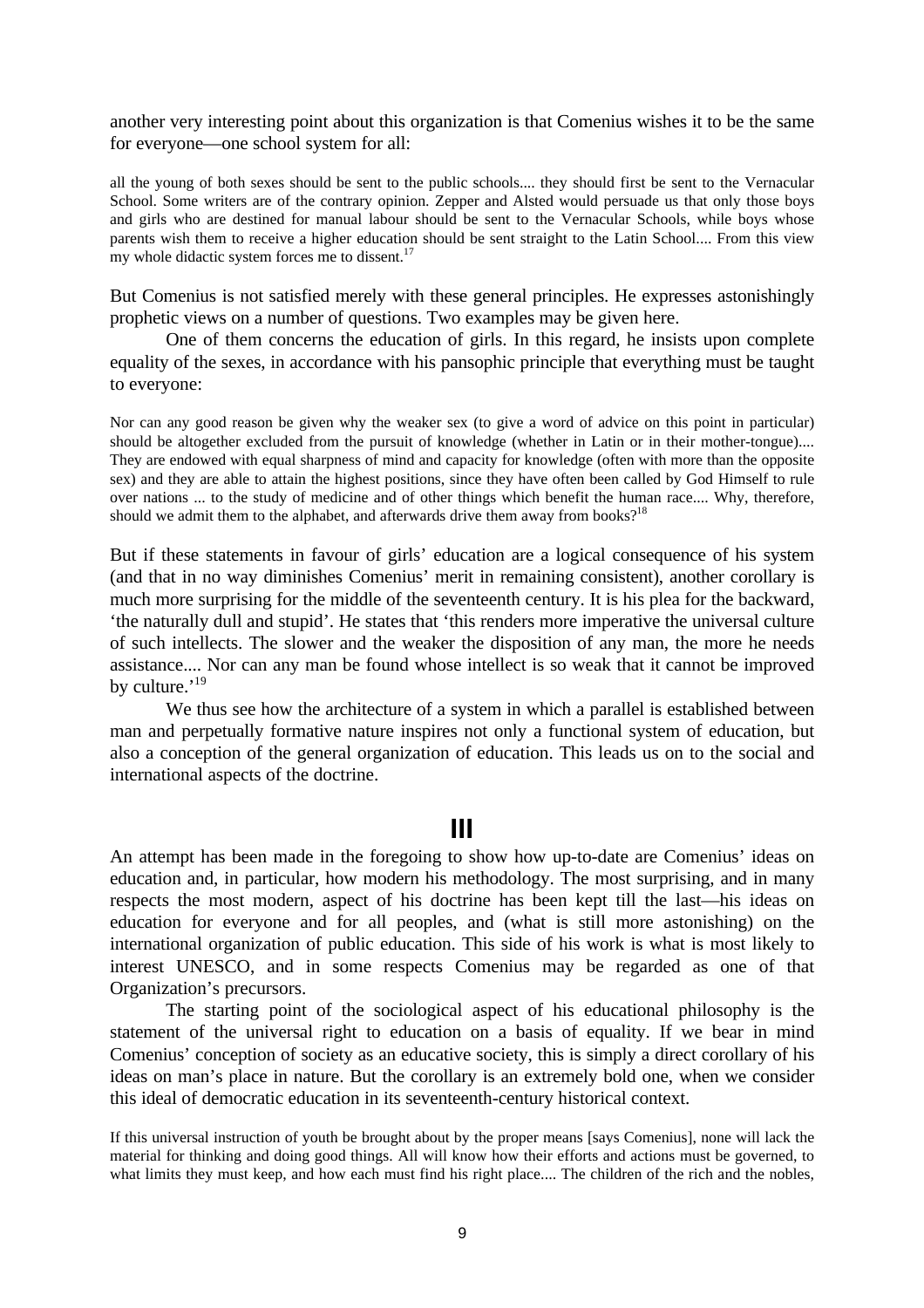or those holding public office, are not alone born to such positions, and should not alone have access to schools, others being excluded as if there were nothing to be hoped from them. The spirit bloweth where and when it will. $^{20}$ 

In a word, the system of education proposed by Comenius is universal by its very nature; as he says, it is 'pansophic'. It is intended for all men, irrespective of social or economic position, religion, race or nationality. It must be extended to all peoples, however 'underdeveloped', as we say today, they may be; and Comenius would have commended the modern literacy campaigns undertaken for the purposes of fundamental education and social reintegration.

Comenius has sometimes been criticized for neglecting individuality. It would be easy to show that this is not the case; the importance he attributes to spontaneity, to interest, to the pupil's own ability to verify statements, and to 'autopraxy' would be meaningless if there were no respect for each child's individuality and the ways in which it differs from others. But he was mainly concerned about the universal application of his doctrine. In radical opposition to Jesuit education, which, at that time, was designed exclusively for those on the top rungs of the social ladder, Comenius defended his universalistic scheme, and its intensely democratic implications, with his ideas of a single school system and the obligation of the upper classes to see to the education of a nations entire youth. The democratic character of Comenius' reform is not his least title to fame; it explains why he is included among the great forerunners of Soviet education as well as that of other countries.

But the 'pansophic' plan of teaching everything to everyone, and from every point of view, had many other implications, since, from the outset, it was intended to lead to a reeducation of society, an *emendatio rerum humanarum*. To have a method is not enough: the means to apply it must also be found; that is, it must be introduced into a body of legislative provisions designed to ensure its propagation.

Nothing is more moving, in following Comenius' career, than the fact that this eternal exile, eternally a member of a minority group, never tired of drawing up plans for international collaboration: general schemes for universal peace, proposals for collaboration between the Churches, more specialized plans for international societies for erudite research, but, above all, plans for the international organization of public education and the final project for a *Collegium lucis*, which was to be a kind of international ministry of education.

But in order to understand these various points, we must very briefly outline Comenius' wandering life and his countless schemes that were thwarted by events. It would have been rather banal and academic to begin this Introduction with a sketch of Comenius' life (with which everyone is familiar); $^{21}$  but it will be well to remind the reader of certain features of it in connection with the study of his successive efforts and undertakings in the international field.

Born on 28 March 1592 at Uherský Brod in Moravia, he was left an orphan at an early age, and his guardians gave so little thought to his education that he was 16 before he could begin his Latin studies at the school in Prerov. His position as an orphan deprived of primary education no doubt did more to make him think about the relationship between school and personal work than a normal school upbringing would have done. With other young men belonging to the community of the Moravian Brethren (the famous Protestant sect), he was later sent to the University of Herborn where he studied Protestant theology, attended Alsted's courses, and became familiar with Ratkes famous memorial on language teaching. He soon began to write a book of the same kind for the Czech public, and also embarked on a Latin-Czech glossary which he continued to perfect over a period of forty years. On his return to Moravia, he became a schoolmaster and later the church pastor at Fulnek; but the insurrection in Bohemia, which marked the beginning of the Thirty Years War, was the start of his misfortunes. He fled from his home, lost his wife and young children, and began to wander from one lordly domain to another, writing works of consolation for his co-religionists and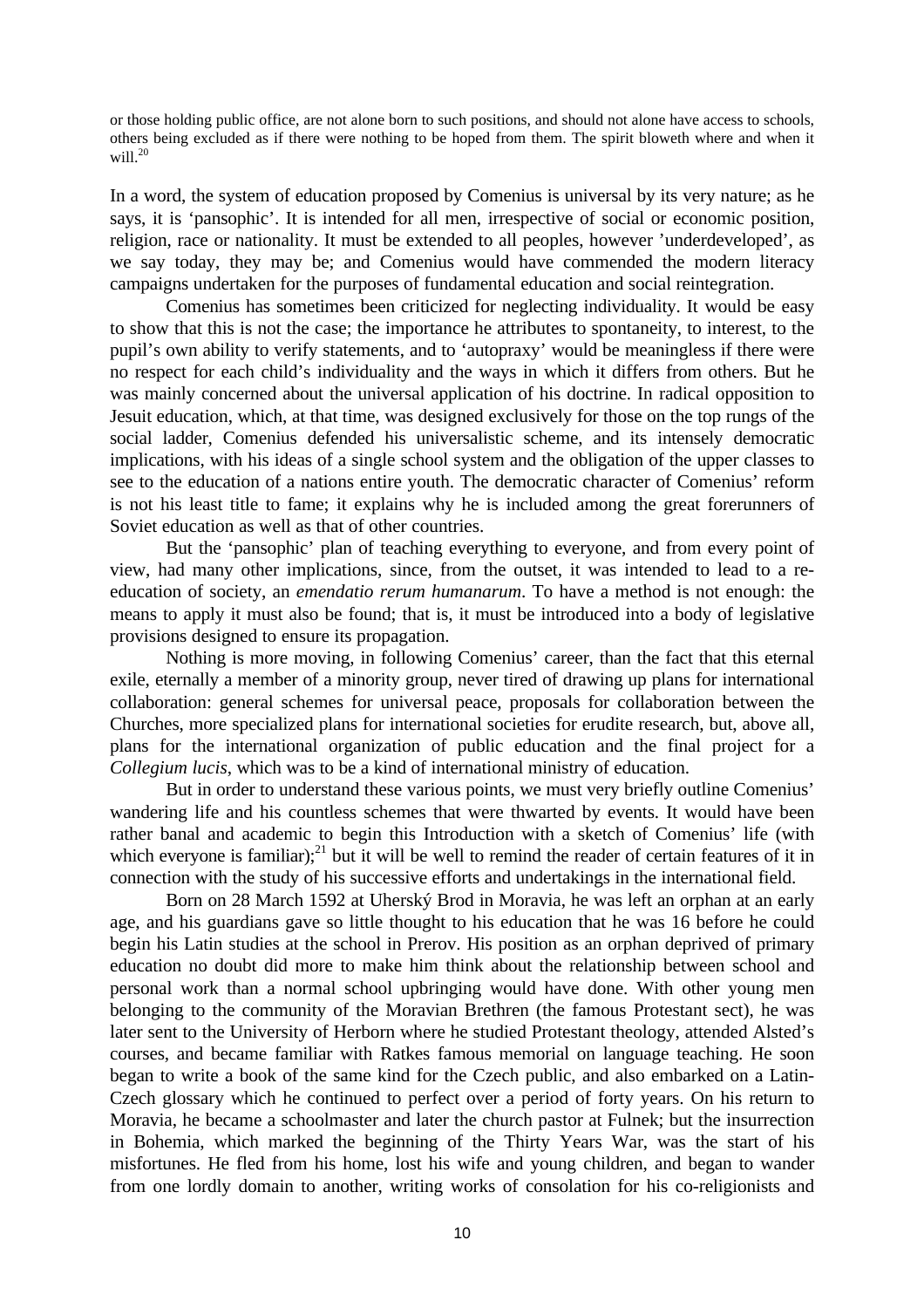preaching a resigned withdrawal into the inner life of the mind. Expelled from Bohemia, he took refuge at Leszno in Poland, where the Moravian Brethren had a centre and there, at the town's secondary school, resumed teaching. It was then that he developed his ideas on education, basing himself in particular on Bacon and Campanella, those 'happy restorers of philosophy'. And it was then, too, that he started to grapple with the great problem of his time, that of method. He wrote his *Janua linguarum reserata*, which was extremely successful, and his *The Great Didactic* (originally written in Czech). But in his eyes these works were only stepping-stones to far more important objectives: he aimed at nothing less than a radical reform of human knowledge as well as of education. *The Great Didactic* itself was full of general ideas, but Comenius wished to unite and systematize them in a universal science or 'pansophy' (a term in fairly current use at that time).

This was the beginning of his international vocation, for such a systematization of knowledge, to his mind, was bound up with the co-ordination of universal currents of ideas. Starting from that moment, all his undertakings were accompanied by efforts at co-operation on a larger or smaller scale.

His first objective was the reconciliation of the Churches. Certain English friends, who were also interested in the movement for conciliation, sought to get him away from Leszno and brought his work to the attention of Louis de Geer, a Swedish philanthropist of Dutch origin; they then published Comenius' pansophic programme, without his knowledge, under the title of *Pansophiae prodromus* (a book that attracted the attention of Mersenne and of Descartes himself) and in 1641 invited him to London to help bring about an understanding between King and Parliament and to found a circle for pansophic collaboration.

These attempts failed; yet from them Comenius derived fresh ardour with which to pursue his schemes for reforming human society and learning in general. A choice was open to him between an invitation from Richelieu to found a pansophic college in France, and one from Louis de Geer to reform Swedish schools. He chose the second offer, hoping, no doubt, to obtain Swedish political support for the Bohemian refugees. On the way, he met Descartes at Endegeest, and Jungius and Tassius in Hamburg, and found difficulty in realizing that they hardly shared his views on the forming of an international circle for pansophic research. In Sweden he was well received by court society, but his particular Protestant views were viewed with some dubiety by Lutheran public opinion. He settled at Elbing in East Prussia (which was then Swedish territory) and wrote his *Methodus linguarum novissima*. But this work he regarded as of merely secondary importance, his great problem being, more and more, the reform of human affairs.

After taking part in the Colloquium Charitativum held at Thorn in 1645 with a view to reconciling the Churches, he fell into disgrace with the Swedes (he had foreseen that this would happen but had persisted in his course, which does credit to his character). He also escaped the lures of the Catholic party, which had thought to make use of him, and without having achieved any practical gains, but having acquitted himself with dignity in difficult circumstances, he resumed a scheme for a work on the universal reform of human society by the following means: (a) unification of learning and its spread by an improved school system under the supervision of a kind of international academy; (b) political co-ordination through international institutions aimed at maintaining peace; (c) reconciliation of the Churches in a tolerant form of Christianity. The title of the work*, General Consultation on the Reform of Human Affairs*, shows that his idea was to submit a programme to those taking part in the great negotiations which had aroused and disappointed so many hopes during the seventeenth century.

Promoted to the rank of Bishop of the Moravians, Comenius returned to Leszno. In 1650, however, he went to Saros Patak in Transylvania in the—again ill-starred—hope of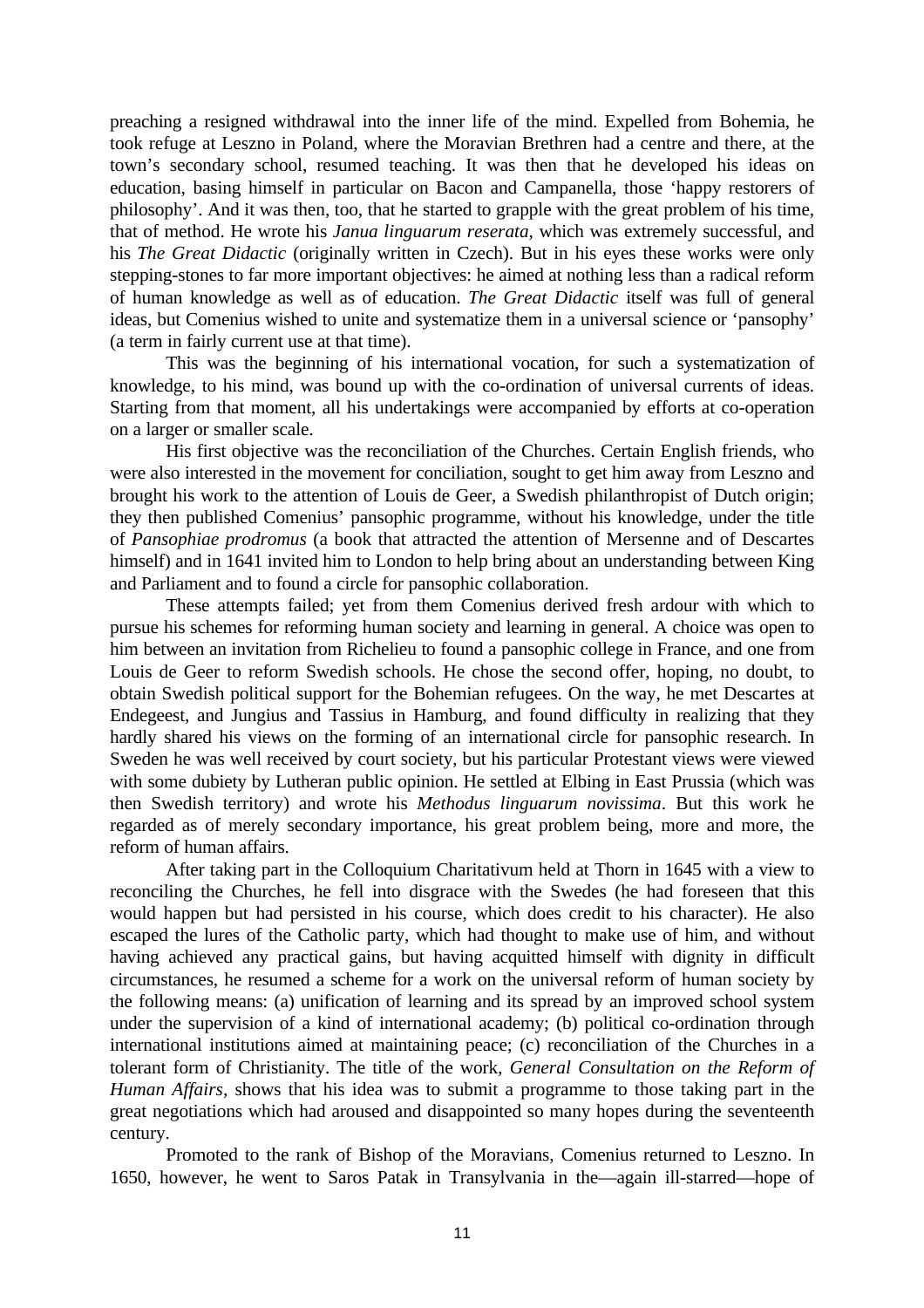founding a pansophic college. There he wrote the *Orbus sensualium pictus*, the first illustrated textbook, which met with great success. In 1654 he returned to Leszno, which was razed on 25 April 1656 during the Swedish invasion of Poland. In the disaster, Comenius lost his library and many of his manuscripts, including the Latin-Czech glossary on which he had been working since his youth.

After this new misfortune, he went with his family to stay with Laurenz de Geer (the son of his former patron) in Amsterdam. He refused a teaching post but consented to the publication of his complete didactic works. He still sought to complete his *General Consultation*, but had not yet been able to do so when he died at Amsterdam in November 1670.

One of the reasons why this last work was not completed was probably the fact that its philosophical and theological basis was in contradiction with the trends of the time, which were towards the development of individual sciences, particularly mathematical physics. The total, indivisible, knowledge Comenius dreamed of had already been outstripped by the new ideal of emergent modern science. But the main reason for the failure is probably the one given earlier: the conflict between the didactic need to write a philosophy for everyone and the desire to build up pansophy itself.

None the less, this unfinished work is perhaps the one that most clearly shows the deep philosophical, educational and social consistency of Comenius' thought. The then widespread neo-Platonic idea of a 'procession' followed by a 'return' of things to their source takes on a new, and a concrete, significance in Comenius' system, because the return can occur only at the level of human activity, of that artificial world' which he had the considerable merit of interpreting as natural, that is, as participating in the formative mechanisms of nature itself.

Comenius' international projects, therefore, cannot be divorced from his educational ideas or from his philosophy as a whole. Peaceful international organization and the sort of international ministry of education that the *Collegium lucis* was intended to be are not merely the outcome of the dreams with which a man whose tragic life had always prevented him from carrying out his educational intentions consoled himself. As we have seen in running through the stages of his life, Comenius constantly sought, with direct relation to his pansophic ideal, to lay the foundations for that co-operation which was at least as close to his heart as his ideal of teaching. He must, therefore, be regarded as a great forerunner of modern attempts at international collaboration in the field of education, science and culture. It was not incidentally or by accident that he conceived such ideas, fitting in fortuitously with certain modern achievements, but as a consequence of the general conception of his system, which fused nature, human activity and the educational process into a single whole. UNESCO and the International Bureau of Education owe him the respect and gratitude that a great intellectual predecessor deserves.

## **IV**

As a conclusion, let us consider in what sense we may say that Comenius has a significance for our time.

His modernity does not lie in his methods of demonstration, since he was not master of the science of his time and did not understand the reasons that were bringing his contemporaries to develop separate sciences distinct from philosophy. But, by a paradox that is extremely instructive from the standpoint of the history of science, this metaphysician with his dreams of a complete knowledge of all things contributed, when he wrote his *The Great Didactic* and his specialized treatises, to the creation of a science of education and a theory of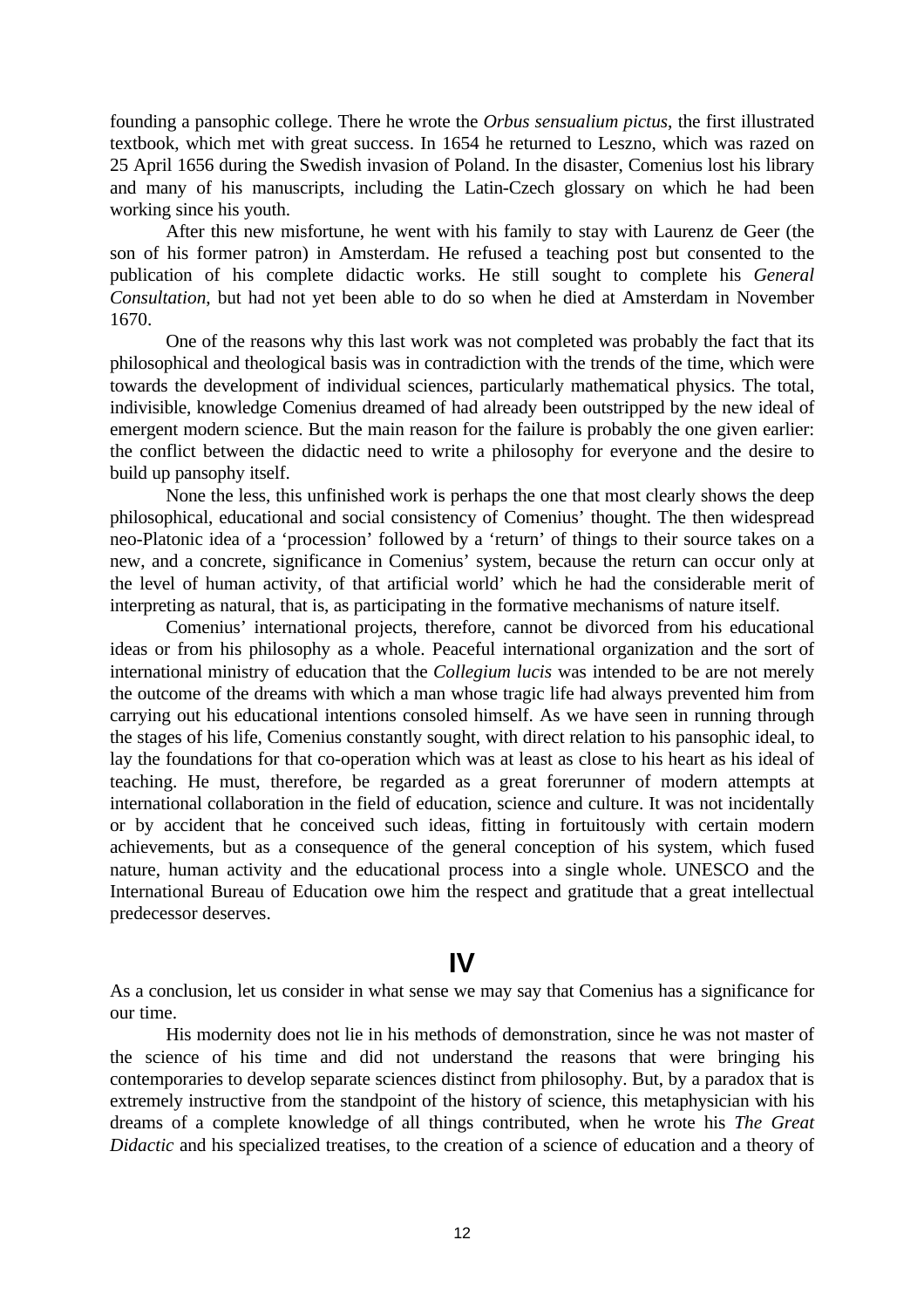teaching, considered as independent disciplines. This may probably be said to be his main claim to glory, without, as we have seen, underrating his social and international action.

What accounts for the paradox and explains, in general, why Comenius is still so up-todate despite his antiquated metaphysical apparatus is the fact that, in all the matters he took up, he was able to give an extremely practical significance to the key concepts of his philosophy. His two central ideas were no doubt that of nature as a creator of forms and that of the parallelism between the activity of man and the activity of nature. It matters little, therefore, that he should have been content with global, partly mystical, ideas about nature's forms and those of human organization. By making a more scientific study of the evolution of living beings, child development and social structures, we can rediscover Comenius' great truths, simply enlarging Comenius' framework but not destroying it. Whatever the terms used to describe these facts, it is true: that children develop according to natural laws; that education must take such development into account; that human societies also evolve according to certain laws; and that education is likewise dependent upon social structures. Comenius is thus among the authors who do not need to be corrected or, in reality, contradicted in order to bring them up to date, but merely to be translated and elaborated.

The normative principles set forth by Comenius—his central idea of democratic education and his other basic idea of the need for international organization (in all fields, but especially in education)—far from being weakened by such a transposition, emerge yet sounder and of more present application.

But the supreme merit of the great Czech educationist lies in the fact that he raised a series of new problems. Theories may pass away, but problems endure. They are ceaselessly renewed and diversified and ever retain their initial virtue of guiding and inspiring investigation. In this respect, even inadequate or inaccurate theories have often, in the history of science and technology, been of decisive importance, just because of the new problems they have raised.

From this point of view, it matters little whether the genetic conception of education propounded by Comenius, and his ideas on mental development, were drawn from neo-Platonic theories about the 'return' of beings or derived from some other philosophical source. The important thing is that, by placing this reascension at the level of human activity and in parallel with the formative processes of nature, he created a series of new problems for his century ; mental development, the psychological basis of teaching methods, the relationship between school and society, the need to organize or regulate syllabuses and the administrative organization of education, and lastly, the international organization of research and education. To have realized that such problems exist and to have lost no opportunity of drawing attention to their vital importance for the future of mankind is the greatest claim to fame of the celebrated educationist.

#### **Notes**

1. There was already a voluminous literature on Comenius, in many different languages, even before the celebration in 1992 of the quatercentenary of his birth. In 1992 innumerable meetings, seminars, tributes and publications were devoted worldwide to this celebrated pioneer. For the purposes of this essay, it seemed appropriate to go back to the study written about him in 1957 by jean Piaget, the then Director of the International Bureau of Education. This unjustly forgotten study, entitled 'The Significance of John Amos Comenius at the Present Time', appeared as the Introduction to a volume of 'Selections' published by UNESCO in that year (and out of print ever since), marking the three-hundredth anniversary of the publication of *Opera didactica omnia* (1657–1957).

We have taken advantage of the opportunity to add a chronology of Comenius' life and work prepared by Giuliana Limiti of the University of Rome and previously published in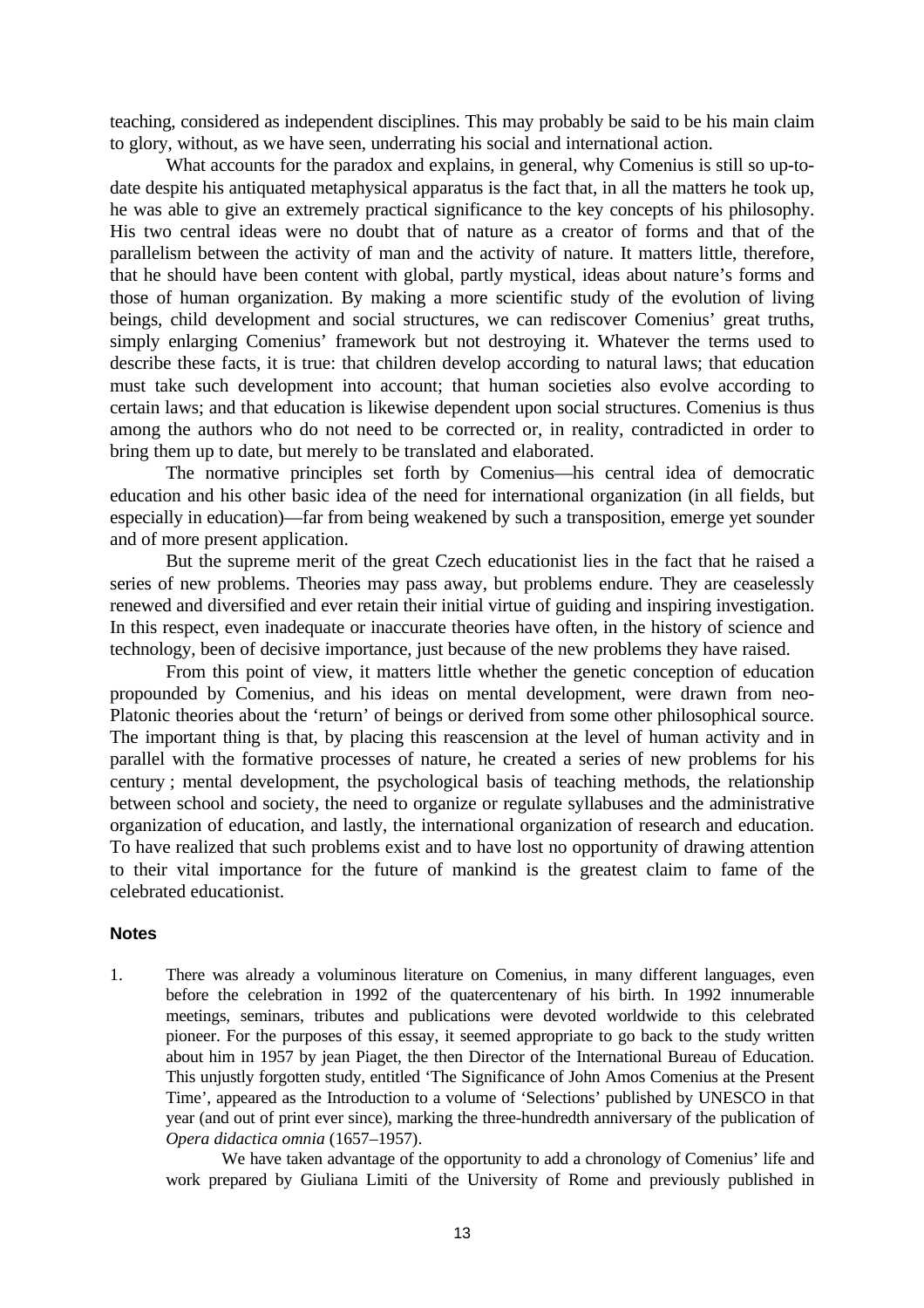Prospects (Volume 13, No. 1 (45), 1983, pp. 138–43), as well as a select reading list on Comenius chosen by Marcelle Denis of the University of Dijon.

A profile on Jean Piaget himself, written by Alberto Munari of the University of Geneva, will appear in this series.

- 2. J. A. Comenius, *The Great Didactic*, p. 157, London, Adam & Charles Black, 1896.
- 3. Ibid., Chap. XX, p. 337.
- 4. See Jan Patocka, 'Philosophical Basis for Comenian Pedagogy', *in Ceskoslovenska Akademie ved, Pedagogica*, No. 2, 1957, pp. 137-77, in particular, page 145.
- 5. Quoted from P. Bovet, *Jean Amos Comenius: un patriote cosmopolite*, p. 10, Geneva, 1943.
- 6. Comenius, op. cit., Chap. XVII, p. 289.
- 7. Quoted from Bovet, op. cit., p. 23.
- 8. Comenius, op. cit., Chap. XVI, p. 268.
- 9. Bovet, op. cit., pp. 18, 24.
- 10. Comenius, op. cit., Chap. XVI, p. 267.
- 11. Ibid., Chap. XVII, p. 266.
- 12. Ibid., Chap. XVII, pp. 289-90.
- 13. Bovet, op. cit., p. 35.
- 14. Comenius, op. cit., Chap. XXVI, p. 402.
- 15. Ibid., Chap. XXIII, p. 367.
- 16. Ibid., Chap. XVI, p. 274.
- 17. Ibid., Chap. XXIX, p. 418.
- 18. Ibid., Chap. IX, pp. 219-20.
- 19. Ibid., Chap. IX, p. 219.
- 20. Quoted by J. Piobetta in the Introduction to *La Grande Didactique*, p. 26, Paris, Presses Universitaires de France, 1952.
- 21. Comenius outlined the history of his own intellectual development several times, and modern historians have only slightly retouched the portrait he left of himself.

## **Chronology of the life and works of Jan Amos Comenius**

| by Giuliana Limiti |                                      |                                                                                                                                                                                                                                                     |  |  |  |
|--------------------|--------------------------------------|-----------------------------------------------------------------------------------------------------------------------------------------------------------------------------------------------------------------------------------------------------|--|--|--|
|                    | Life                                 | Works                                                                                                                                                                                                                                               |  |  |  |
| 1592               | Born at Uhersky                      |                                                                                                                                                                                                                                                     |  |  |  |
|                    | Brod (Moravia)                       |                                                                                                                                                                                                                                                     |  |  |  |
| 1608               | Grammar school<br>studies at Prevov. | Started to compile <i>Thesaurus linguae Bohemicae</i> [The Treasury<br>of the Bohemian Language], a phraseological and stylistic<br>dictionnary, on which he continued to work for years. The<br>manuscript was lost in the fire at Leszno in 1656. |  |  |  |
| 1610               | Studied at the                       |                                                                                                                                                                                                                                                     |  |  |  |
|                    | University of                        |                                                                                                                                                                                                                                                     |  |  |  |
|                    | Herborn; Read                        |                                                                                                                                                                                                                                                     |  |  |  |
|                    | Ratke's De                           |                                                                                                                                                                                                                                                     |  |  |  |
|                    | studiorum                            |                                                                                                                                                                                                                                                     |  |  |  |
|                    | rectificanda                         |                                                                                                                                                                                                                                                     |  |  |  |
|                    | methodo consilium                    |                                                                                                                                                                                                                                                     |  |  |  |
|                    | and was inspired                     |                                                                                                                                                                                                                                                     |  |  |  |
|                    | by it to study the                   |                                                                                                                                                                                                                                                     |  |  |  |
|                    | science of                           |                                                                                                                                                                                                                                                     |  |  |  |
|                    | education.                           |                                                                                                                                                                                                                                                     |  |  |  |
| 1612               | Continued his                        |                                                                                                                                                                                                                                                     |  |  |  |
|                    | studies at the                       |                                                                                                                                                                                                                                                     |  |  |  |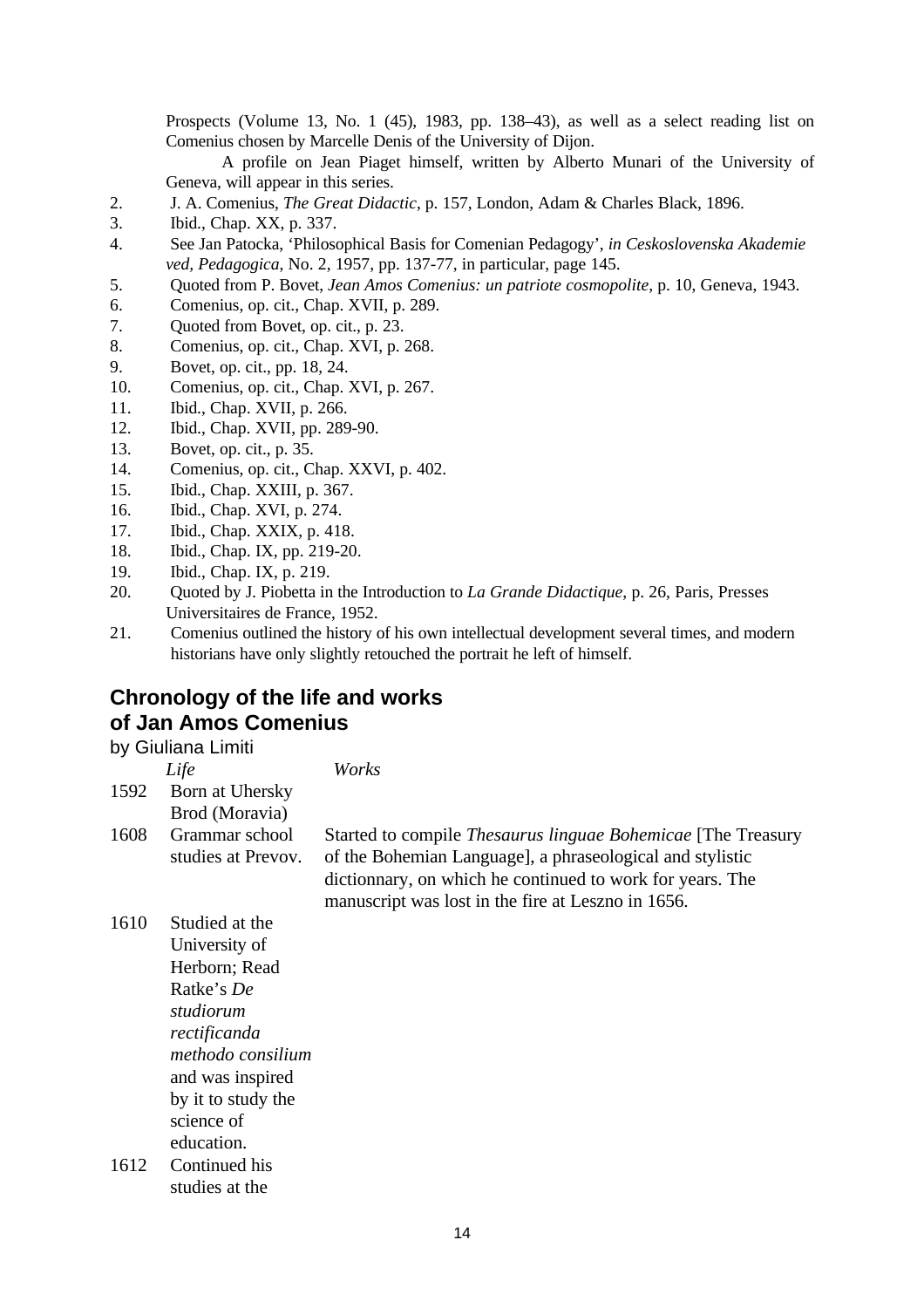University of Heidelberg.

1614 Served as teacher at Prerov. Stimulated by his reading of Ratkes work and drawing on his own teaching experience, he wrote *Grammaticae facilioris praecepta* [Principles of a Simpler Approach to Grammar], the first of his school textbooks (lst ed., Prague, 1616). 1616 1618 1620 1623 Became minister in the church known as the Unitas Fratrum Bohemorum Outbreak of the Thirty Years War. Served as a teacher and minister at Fulnek (until 1623). Defeat of the Bohemians at the White Mountain. 3 May. During the sacking of Fulnek by imperial troops, he lost his family, his house and his library, which was publicly burned. During the following years he worked on an encyclopedia, *Theatrum universitatis rerum* [The Theatre of All Things], in the introduction to, which he enumerates the subjects lacking Bohemian culture which he intends to develop. He planned to accompany *Theatrum* by an *Amphitheatrum* and also by *Theatrum scripturae*, which he completed and published later on. During the years the Bohemians were suffering severe reverses, he wrote books on theological and moral subjects, many of which were autobiographical. They included the *Labyrint sveta à raj srdce* [The Labyrinth of the World and the Paradise of the Heart] which he was to return to in the last years of his life. 1626 First visit to Holland 1627 While living and hiding in the mountains of Bohemia, he read Bodin's *Didactica*, which gave a further stimulus to his studies. An imperial edict forced the reformers to go into exile. Comenius fled the country Started work on *Didaktika ceská* [Bohemian Didactic], the first version of the *Didactica magna*, conceived as part of a collection of writings to be entitled *Ráj ceski o Ráj Cirkve* [The Bohemian Paradise or Paradise of the Church]. His *Navrzeni krátké o obnovení škol o králostí ceském* [Brief proposal for the Regeneration of Schools in the Kingdom of Bohemia] (1st ed., Prague, 1849) may have been a first attempt to carry out this project.

#### LESZNO PERIOD

1628 3 February. In

exile at Leszno, in

Poland: engaged in school Teachers] (1st ed., Leszno, 1633), which was publishedBetween 1628 and 1633, he wrote the following books on education: *Informatorium školy materske* [Book of the Nursery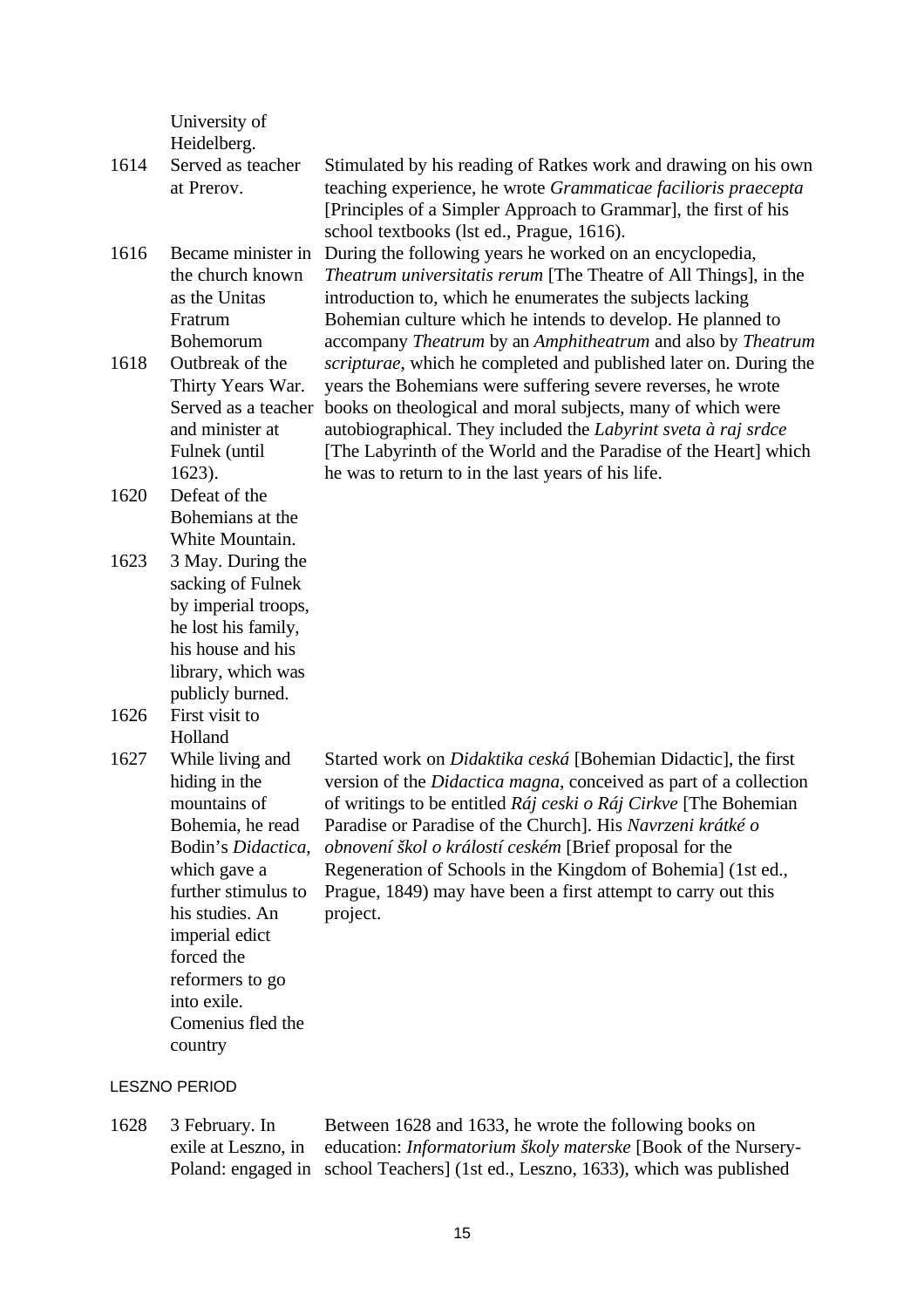teaching and in writing his first coordinated series of books on education

first in German and later in Latin in *Opera didactica omnia*; which was followed by the series entitled *Vernaculae scholae classis sex libelli* [Six Booklets for the National School Classes]: *Violarium, Rosarium, Viridarium, Labyrinthus, Balsamentum, Paradisus.* Next came the *Janua linguarum reserata* [The Gate of Languages Unlocked] (1st ed., Leszno, 1631), conceived as 'seed-plot of all arts and sciences', which superseded his first texbook on *The Simpler Approach to Grammar* and was immediatly translated into several languages. Lastly, as an easy intrpoduction to the *Janua* he wrote *Januae linguarum reseratae vestibulum* [Vestibule to the Gate of Languages Unlocked]. In the following years, Comenius remained active in the educational field, explaining the use of his manuals for teachers in the towns that adopted them and making plans to improve and expand them. The culmination of this continuous educational activity was the translation into Latin of the *Didaktika ceská,* as the *Didactica magna* [The Great Didactic], which was to be the first work in the series of subsequently published in the *Opera didactica omnia [Complete Didactic Works].* During the same period, the original plan to write a *Janua linguarum* or to co-operate with other scholars in wrinting a *Templum sapientiae* [Temple of Wisdom] developed into the project of 'pansophic' research into universal knowledge which resulted in the drafting of *Pansophiae prodromus* [Introduction to Pansophy] (1st ed., London, 1637). This was sent to English friends asking for their private opinions, and was published by them without his knowledge.

1638 He was invited to Sweden to reform the school system. Although he declined the invitation, it encouraged him to translate the *Didaktika ceská* into Latin with a view to having it distributed throughout Europe.

1639 In reply to the comments received on the *Pansophiae prodronus*, he wrote the *Conatuum pansophicorum dilucidatio* [Explanation of the Endeavours of the Pansophists] (1st ed., London, 1639). In the meantime, he published separatly a number of scientific writings, which formed prt of this pansophic research, including *Physica ad lumen divinum reformanda* [Towards a Reform of Physics in Accordance with Divine Light] (1st ed., Leipzig, 1639).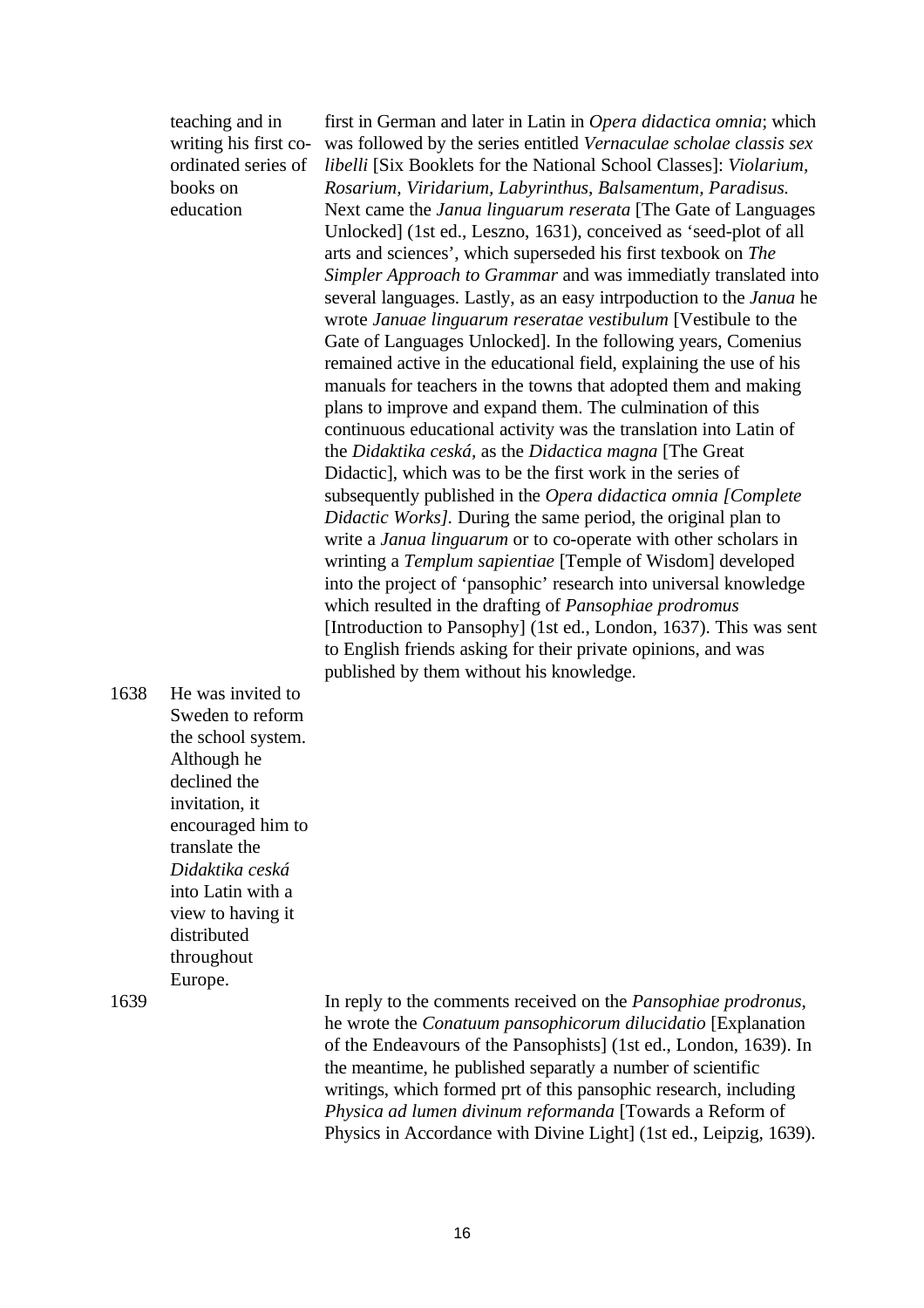| 1641 | At Parliament's<br>invitation (23<br>September), he<br>travelled to<br>England to<br>collaborate in the<br>founding of a<br>college of learned<br>men.                                                                                                                                                                                                                                              | 4 February. In a letter (possibly to Ludovic de Geer) he mentioned<br>the idea of a work made up of a Pansophia and a Pampaedia, his<br>first recorded use of that term.                                                                                                                                                                                                                                                                                                                                                                                                                                                                                                                                                                                                                                                             |
|------|-----------------------------------------------------------------------------------------------------------------------------------------------------------------------------------------------------------------------------------------------------------------------------------------------------------------------------------------------------------------------------------------------------|--------------------------------------------------------------------------------------------------------------------------------------------------------------------------------------------------------------------------------------------------------------------------------------------------------------------------------------------------------------------------------------------------------------------------------------------------------------------------------------------------------------------------------------------------------------------------------------------------------------------------------------------------------------------------------------------------------------------------------------------------------------------------------------------------------------------------------------|
| 1642 | At Mersenne's<br>suggestion, he was<br>invited to France<br>by Richelieu to<br>reform the school<br>system. On<br>Richelieu's death<br>the project was<br>dropped.<br>July. Meeting with<br>Descartes at<br>Endegeest.<br>August. Comenius<br>travelled to<br>Sweden to discuss<br>school reform with<br>Oxenstierna. He<br>resolved to give up<br>pansophic plans<br>and returned to<br>education. | He wrote <i>Via lucis</i> [The Way of Light] in which he proposed a<br>general reform of cultural and political life. He was prevented from<br>publishing it by the crisis in England, but it was eventually<br>published in Holland (1st ed., Amsterdam, 1668). His<br>Consultationis brevissima delineatio [A Very Brief Descrition of<br>the Consultation] dates from the same period. It was the first real<br>outline of what was to be his great work, De rerum humanarum<br>emendatione consultatio catholica [ A General Consultation<br>concerning the Improvement of Human Affairs]. The plan that<br>Comenius already had in mind was very close to that which he<br>finally adopted, with the Pampaedia as the centre of a triad,<br>opened and closed in turn by a two-fold introduction and a two-<br>fold conclusion: |

## 4. Pampaedia

- 
- 
- 1. Panegersia 7. Pannuthesia
- 3. Pansophia 5. Panglottia
- 5. Panglottia<br>6. Panorthosia<br>7. Pannuthesia

## ELBLAG (ELBING) PERIOD

| 1642 | 17 October. At     | He started work on the Methodus linguarum novissima [Newest]               |
|------|--------------------|----------------------------------------------------------------------------|
|      | Elblag, in the     | Method of Language Instruction] (1st ed., Leszno, 1648) which,             |
|      | Swedish part of    | like the <i>Didactica</i> , was to provide the theoretical basis for a new |
|      | Poland.            | series of handbooks: Vestibulum latinae linguae/Vorthür der                |
| 1644 | 24 August. Took    | <i>lateinischen Sprache</i> [Vestibule to the Latin Language] (1st ed.,    |
|      | part in the Coucil | Leszno, 1649), a new bilingual, Latin-German version of the                |
|      | of Orlag.          | preceding Janua linguarum reserata [Grammar of the Gates] with             |
| 1645 | 28 August to 20    | Annotationes super grammaticam novam janualem [Notes on the                |
|      | September: The     | New Grammar of the Gate], and lastly a Lexicon januale latino-             |
|      | Colloquium         | germanicum [The Atrium of Latin Civilization], with its                    |
|      | Charitativum of    | companion works <i>Grammatica atrialis</i> [Grammar of the Atrium]         |
|      | Thorum. Comenius   | and Lexico atriale [Lexicon of the Atrium], remained unpublished.          |
|      |                    |                                                                            |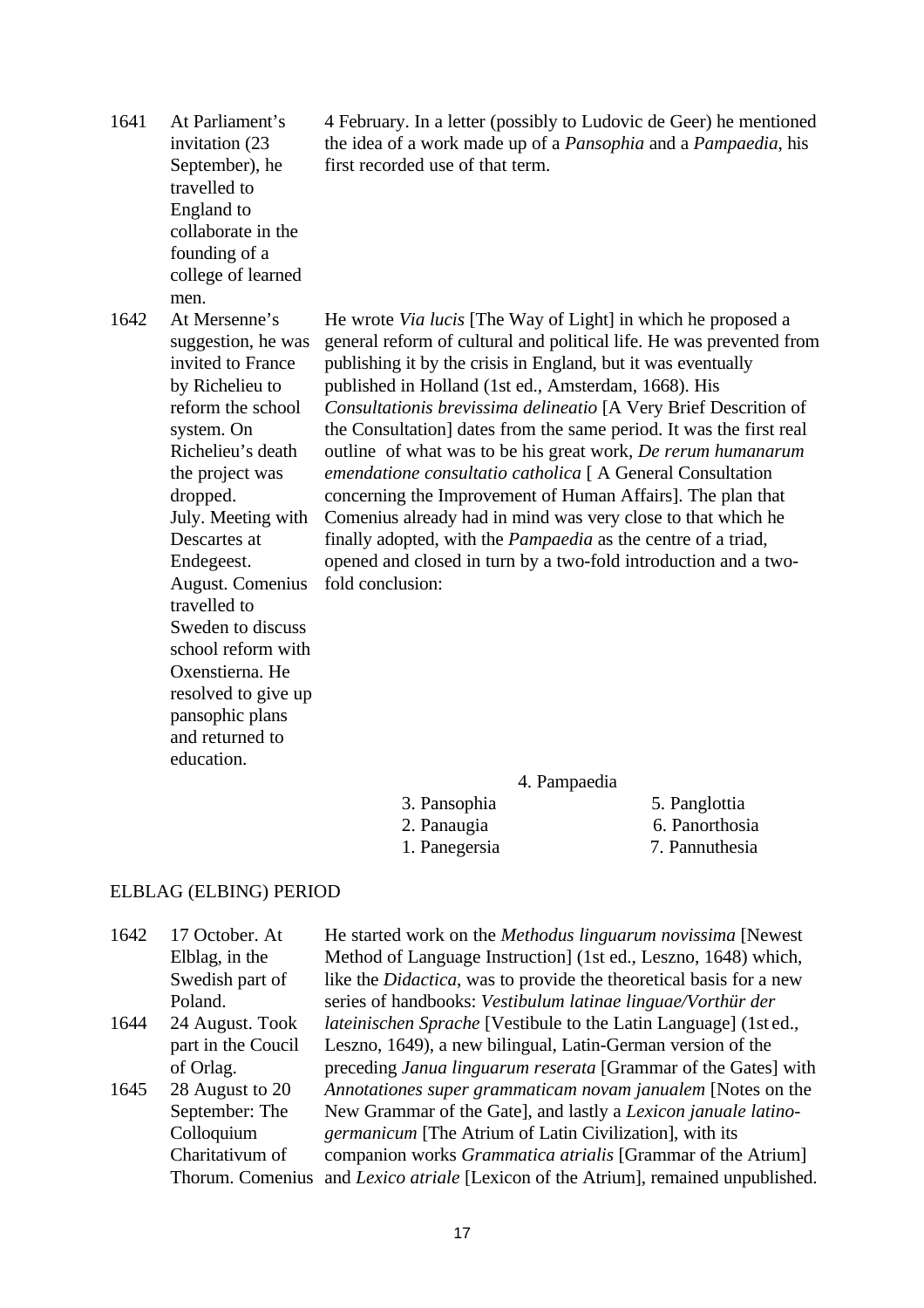wrote several memoranda for the delegates of the *Unitas fratrum* 1646 Returned to Sweden for a few days to discuss his pansophic plans.. 1648 Summer. Beginning of his second stay at

Leszno. 24 October. Peace of Westhphalia; the Bohemian claims were ignored.

#### SAROSPATAK PERIOD

1650 1654 1655 1656 May. At the invitation of Zsigmond Rákóczi, he moved to Sárospatak in Hungary, where he up a new proposal in the form of the *Schola latina tribus classibus* started work on his *divisa* [The Three-grade Latin School], which introduced the third series of books on education. 30 June. Returned for the third time to Leszno. Dispersal of the sárospatak school on account of a plague epidemic. Comenius lost track of those of his texts that were in the press at that time. 29 April. The fire of Leszno: Comenius lost, *inter alia*, the manuscript of *Thesaurus linguae Bohemicae* and the *Schola ludus* [School as Play] (lst ed., Sàrospatak, 1654), which is portion of the After explaining his projects for a pansophic school in a few short texts, he wrote the *Scholae pansophicae classibus septem adornandae delineatio* [Plan of a Seven-grade Pansophic School] and this was followed by others brief commentaries. Subsequently, in response to a request for a shorter period of schooling, he drew third series of his 'school instruction' handbooks: *Eruditionis scholasticae*; Pars *prima:Vestibulum* [School Instruction; Part One: Vestibule], followed in this case too by the necessary practical tools: *Rudimenta grammaticae* [Rudiments of Grammar], *Reportorium vestibulare sive Lexici latini rudimentum* [Repertory of the Vestibule or Rudiments of Latin Vocabulary] and the *Commonefaction ad praeceptorem* [Instructions for Teachers]; *Pars secunda: Janua* [School Instruction; Part Two: The Gate], again followed by a *Lexicon,* a *Grammatica*, a *Historiola* and *Annotationes*; *Pars tertia*: *Atrium* [School instructions; Part Three: Atrium] accompanied by a *Praefation ad praeceptorem* [Preface for the Teacher], *the In latinitatis atrium ingressio* [Entrance to the Atrium of Latin Civilization] and *the Lexicon latino-latinum*, which was published in Amsterdam (lst ed., 1657).There followed the *Continuatio* of his Sàrospatak writings, which included the *Praecepta morum* [Rules of Life], the *Leges scholae bene ordinate* [Rules for a Well-regulated School] and, lastly, two educational works that were to prove successful for several generations; *Orbis sensualium pictus* [The Visible World in Pictures] (lst ed., Nuremberg, 1658), which is a *Lucidarium*, or illustrated aid, to accompany the *Vestibule* and the *Porta*, and a dramatized version of the *Porta*. From this period is dated the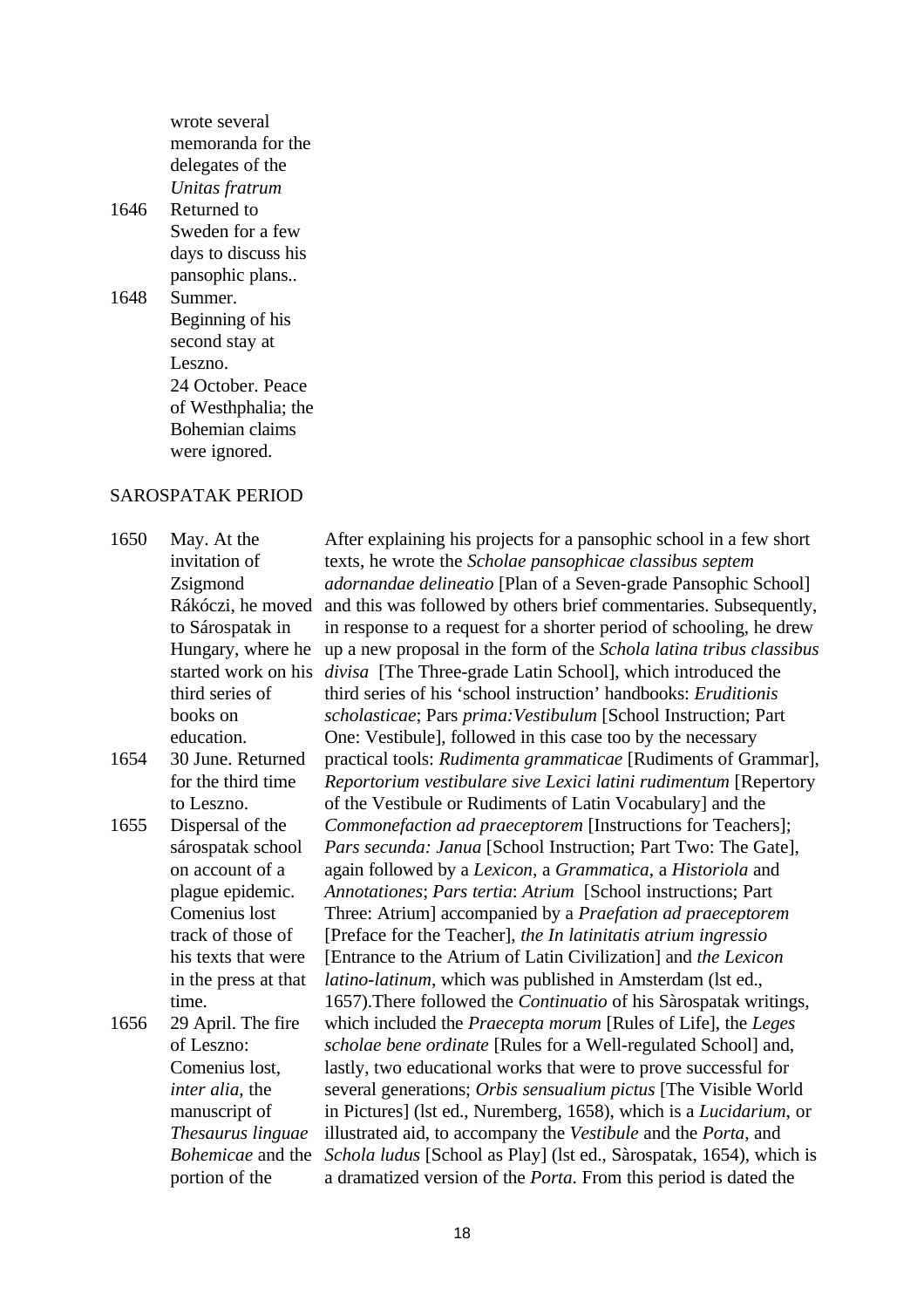*Consultatio Catholica* that had already been printed.

*Artificii legendi et scribendi tirocinium* [Elements of the Art of Reading and Writing], which may perhaps be regarded as a preliminary draft for the *Pampaedia.*

### AMSTERDAM PERIOD

- 1656 1657 August. Final move to Amsterdam. Published his educational writngs in two volumes.
- 1663 imperial parliament at Regensburg.
- 1668 28 May. Comenius was invited to give an account of his pansophic projects to the Royal

Convocation to the which, together with the prefaces and autobiographical notes Society of London. *sapientiae* [The Winnowing of Wisdom]; *Ex labyrinthis* During this period, Comenius saw to the publication of the *Opera didactica omnia* [Complete Didactic Works]: Part I, written between 1627 and 1642 (Leszno period), 482pp., Part II, written between 1642 and 1650 (Elblag period), 461pp.;Part III, written between 1650 and 1654 (Sárospatak period), 1,024pp.; Part IV, new writings produced in 1657 (in Amsterdam), 124pp.; with short prefaces, dedications, linking paragraphs and conclusions contained in previous writings republished on this occasion, provide material of the highest importance for understanding the development of Comenius' thought. The brief writings in Part IV are as follows: *Vita gyrus* [Life is a Circle]; *Parvulis parvulus* [The Child for Children], designed to serve as an *Auctarium*, i.e. a supplement to the *Vestibolo* and the *Porta*; *Apologia* (a defence of the approach to Latin adopted in the *Porta*); *Ventilabrum scholasticis exitus* [The Way Out of the Educational Labyrinth]; *Latium redivido* [Latium Reborn]; *Typographeum vivum* [A Typography for Our Time]; *Paradisus juventuti christianae reducendus* [The Paradise to be Regained for Christian Youth]; *Traditio lampadis* [Handing on the Lamp]; *Paralipomena didactica* [Supplementary Notes to Educational Writings] (lst ed., Amsterdam, 1657). Closely linked to the *Opera didactica omnia* i*s the Synopsis methodi linguarum novissimae* [Synopsis of the Newest Method of Language Instruction] (lst ed., Amsterdam, 1657), an *informatorium* for school administrators and teachers in Amsterdam. Concurrently with the printing of the *Opera didactica omnia*, Comenius gave the final sections of the *De rerum humanarum emendatione consultatio catbolica* [A General Consultation concerning the Improvement of Human Affairs] to be printed, intending to present a few advance copies to scholars and people in power.

> The printing of a few copies of the following writings was completed in the course of 1656/57: *Praefatio ad europaeos* [Preface to the Europeans]; *Panegersia* [Universal Awakening] (lst ed., Halle, 1702; Czech translation, 1895); *Panaugia* [Universal Dawning].

 The fate of the other parts was as follows: *Pansophia* [Universal Knowledge]: twelve pages were printed and the rest remained in manuscript; *Pampaedia* [Universal Education] (Czech translation, 1948; Latin-German: Heidelberg, 1960) remained in manuscript; *Panorthosia* [Universal Reform] (Czech translation, 1950): nine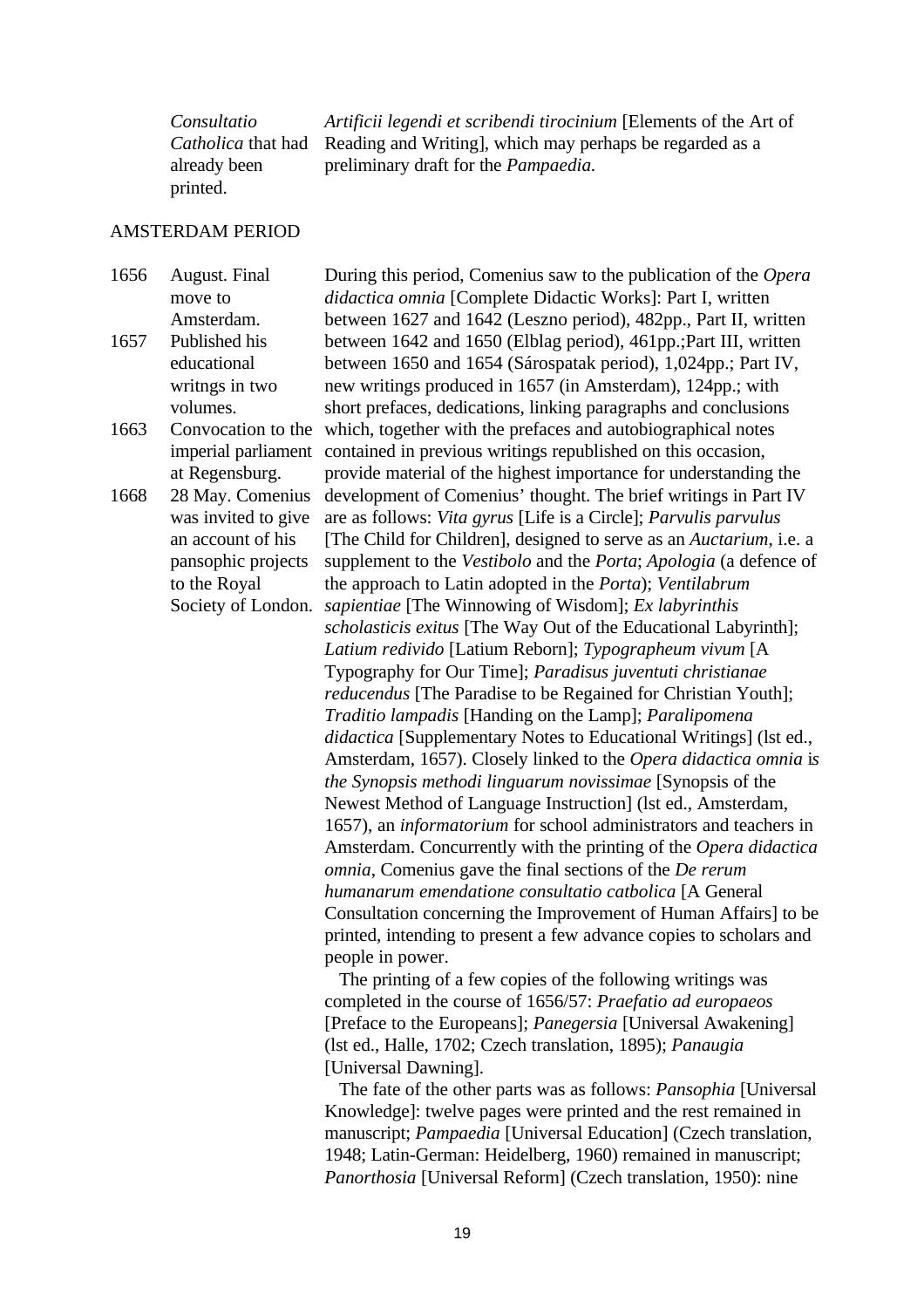chapters and part of the tenth were printed; *Panuthesia* [Universal Admonition], which, written after 1664, was printed but subsequently lost, except for twelve chapters and part of the thirteenth; *Panglottia* [Universal Language Study), preceded by the *Novae harmonicae linguae tentamen primum* [First Attempt to Devise a New Harmonious Language], which was written in 1665 and 1666, remained in manuscript. To these must be added the *Lexicon reale pansophicum* [Universal Scientific Vocabulary]. A complete edition of the whole of the *Consultatio* has been published by the Czechoslovak Academy of Sciences (Prague, 1966).

 The remainder of his life was spent reworking and editing his previous writings and in making political and religious appeals for peace and universal reform to several countries - Holland, England, Germany, Poland, Hungary, Bohemia. These writings included the *Theatrum scripturae* [The Theatre of the Sacred Scriptures], planned in his youth as a companion to *Theatrum universitatis rerum* (lst ed., 1661); *Lux e tenebris* [A Light Shining in the Darkness] (lst ed., 1663), accompanied by a *History of Prophecies*, including a reprint of the prophesies of Kotter, Drabik and Poniatowska, which he had already had printed in 1657; *Labyrint sveta à ráj srdce* [The Labyrinth of the World and the Paradise of the Heart] (lst ed., 1663); *Clamores Eliae* [The Exhortations of Elijah] (lst ed., 1665); *Angelus pacis* [The Angel of Peace], addressed to the negotiators of the peace between Holland and England (lst ed., 1667); *Unum necessarium* [The One Thing Necessary] (lst ed., 1669).

1670 15 or 25 November. Comenius died in Amsterdam.

## **Select reading list**

*by Marcelle Denis*

*In German*

Blekastad, Milada. *Comenius*. Prague, Academia, 1969.

- Bollnow, Otto Friedrich. *Comenius und Basedow*. Göttingen, 1950. (Collection 5, Folder 3.)
- Geisler, Heinrich. *Comenius und Sprache*. Heidelberg, Quelle & Meyer, 1950.
- Schaller, Klaus. *Die Pampaedia des Johann Amos Comenius*. 2nd ed. Heidelberg, 1958. (Veröffentlichungen des Comenius Instituts, Münster, N. 4.)
- –––––. *Die Pädagogik des Johann Amos Comenius und die Anfänge des pädagogischen Realismus im 17.Jh. Heidelberg*. Heidelberg, 1962.
- –––––. *Die politiscbe Pädagogik des J.A. Comenius: Ost-West Pädagogik*. Cologne, Deutsche Pestalozzi Gesellschaft, 1971.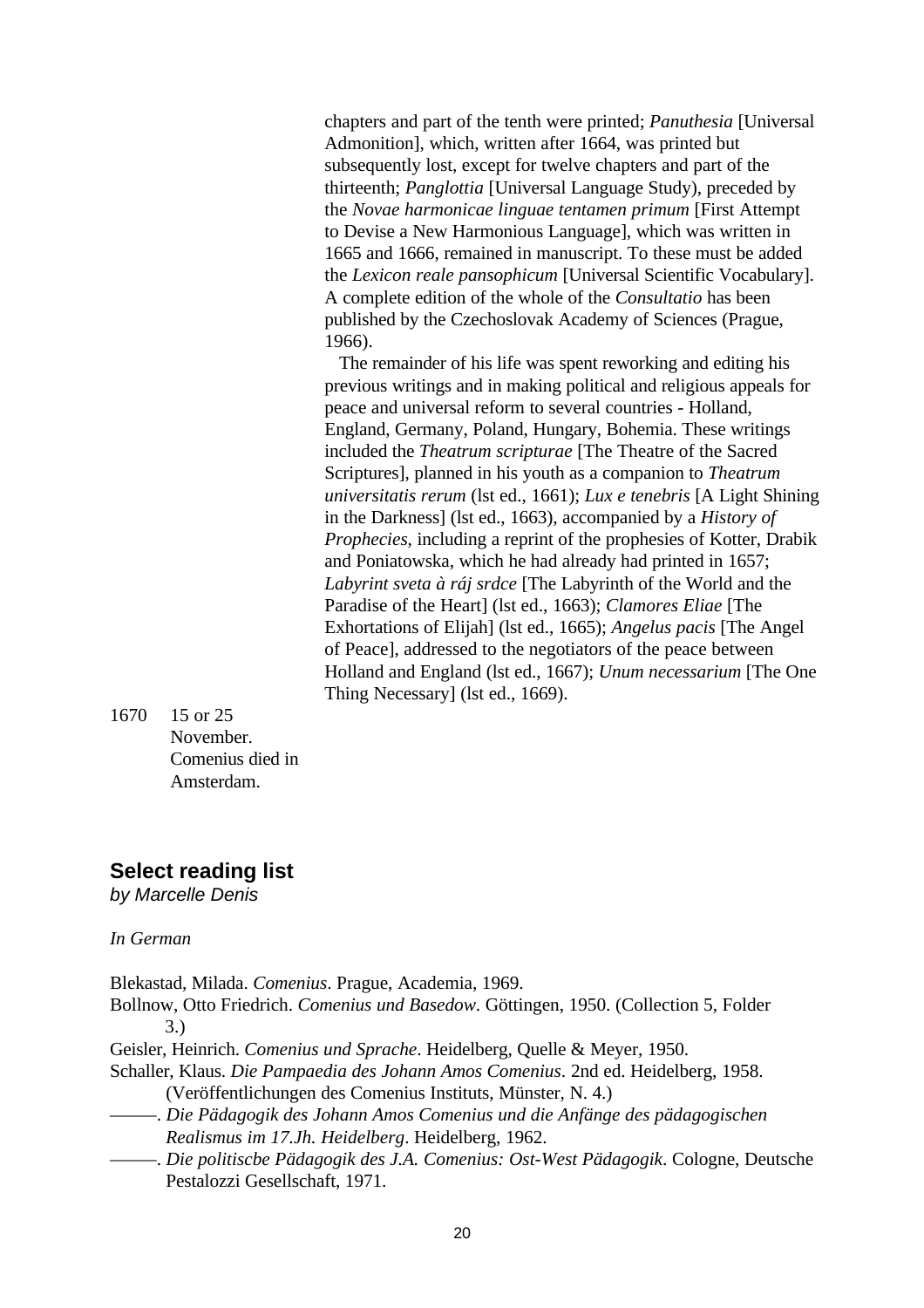–––––. Komenskýs Auseinandersetzung mit dem Cartesianismus—eine neue Dimension der Aktualität seiner pansophischen Pädagogik. *Symposium Comenianum*, 1986. Prague, Academia, 1989.

### *In English*

- Turnbull, George H. Samuel Hartlib: *A Sketch of his Life and bis Relations to J. A. Comenius*. London, Oxford University Press, 1920.
- –––––. *Hartlib, Dury and Comenius*. Liverpool, University Press of Liverpool, 1947.
- –––––. Plans of Comenius for his Stay in England. *Acta Comeniana*, XVIL Prague, Archiv Komenského, 1958.

## *In French*

- Comenius, Jean Amos. *La grande didactique*. Trans. by M. E Bosquet-Frigout, D. Saget and B. Jolibert. Paris, Editions Klincksieck, 1992.
- Denis, Ernest. *La Bohême depuis la Montagne Blanche*. Paris, Editions Leroux, 1903.
- –––––. *La fin de l'indépendance bohême*. Vols. I and II*: Les premiers Habsbourg jusqu à la défenestration de Prague.* Paris, Editions Leroux, 1930.
- Denis, Marcelle. *Comenius: une pédagogie à l'échelle de l'Europe*. Neuchâtel, Editions Peter Lang,1992.
- –––––. *Un certain Comenius*. Paris, Editions Publisud, 1992.
- –––––. *Comprendre Comenius*. Paris, Presses Universitaires de France, 1993.
- –––––. *Histoire mondiale de l'éducation*. Vols. I and II. Edited by G. Mialaret and J. Vial. Paris, Presses Universitaires de France, 1981.
- –––––. *Histoire de la pédagogie dit XVII<sup>e</sup> siècle à nos jours*. Edited by G. Avanzini. Toulouse, Editions Privat, 1981.
- Heyberger, Anna. *Jan Amos Comenius (Komenský).* Paris, Librarie ancienne Champion, 1928.
- Kozik, Frantigek. *La vie douloureuse et héroique de Jan Amos Comenius*. Trans. by F. Hirsch. Prague, Editions Stàtni Pedagogické Nakladatelstvf, 1949.
- Lochman, Jan Milic. *Comenius: 'Galilée de l'éducation, Citoyen du monde'*. Trans. by A.-M. Boyer, P. Roy and V. Weben. Strasbourg, Oberlin, 1992.
- Macek, Josef. *Le mouvement hussite en Bohême*. Prague, Editions Orbis, 1958.
- Martini,.Magda. *Pierre Valdo, le pauvre de Lyon. L'épopée vaudoise*. Geneva, Editions Labor Fils, 1961.
- Montioin, Pierre; Bayard, Jean-Pierre. *Les Rose-Croix*. Paris, Grasset, 1971.
- Neveux, Jean-Baptiste. *Vie spirituelle et vie sociale entre Rhin et Baltique au XVIIè siècle*. Paris, Editions Klincksieck, 1967.
- Patocka, Jan. *Les antécédents hussites de Comenius*. Paris, Vrin, 1963.
- Prévot, Jacques. *L'utopie éducative: Comenius*. Paris, Editions Belin, 1981.
- Rioux, Georges. *L'oeuvre pédagogique de Wolfangus Ratichius*. Paris, Vrin, 1963.
- Serbanesco, Georges*. Histoire de la Franc-Maçonnerie universelle*, Vols. I and II. Paris, Editions Internationales, 1963.
- Voeltzel, René. *Education et révélation. Introduction aux problèmes de la pédagogie chrétienne*. Paris, Presses Universitaires de France, 1960.

### *In Russian*

Djibladze, Giorgia*. Komenský's philosophy*. Tbilisi, Editions Codna, 1973.